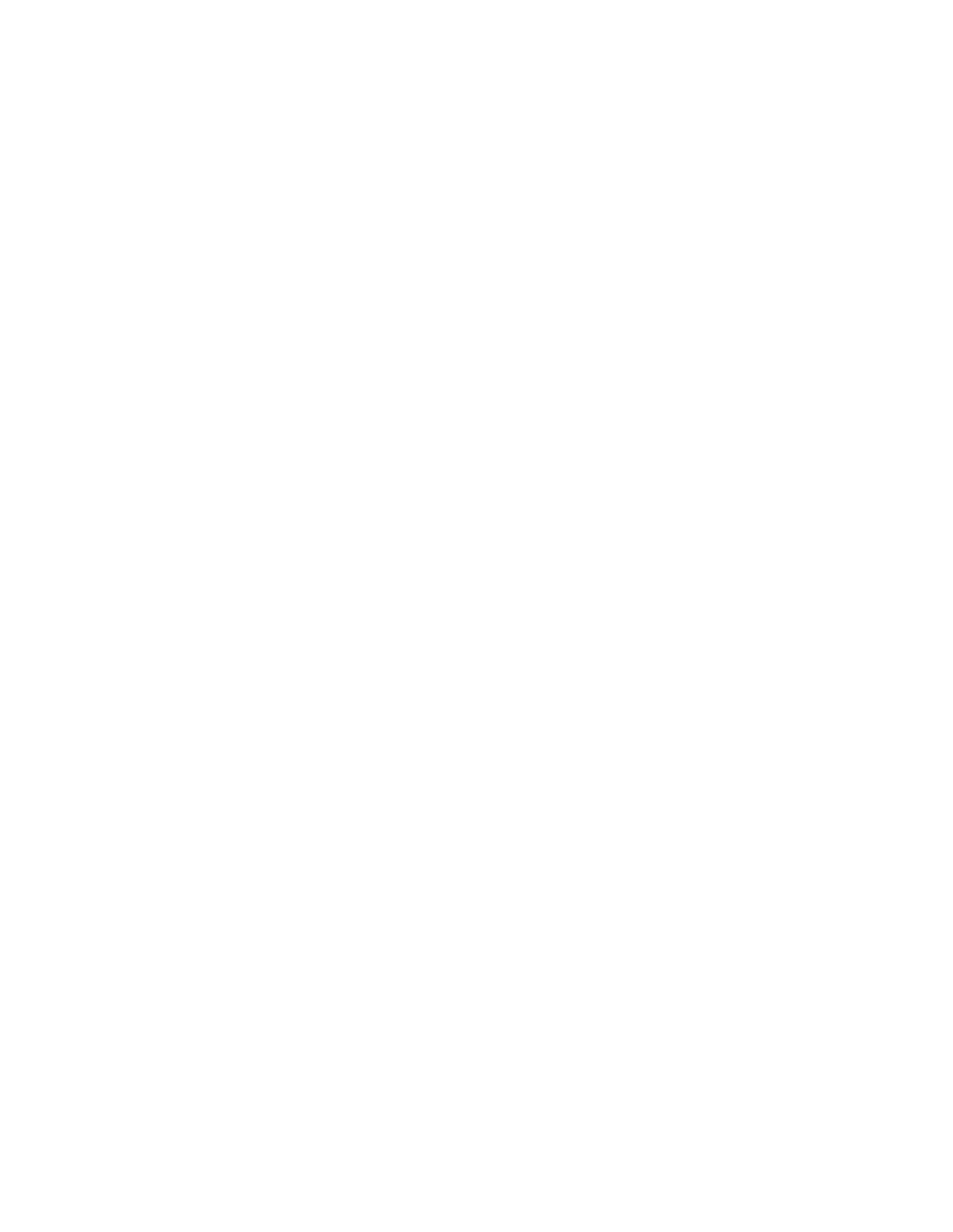### Table of Contents

| D.  |  |
|-----|--|
|     |  |
| 2.  |  |
| 3.  |  |
|     |  |
| Е.  |  |
|     |  |
|     |  |
| 3.  |  |
| 4.  |  |
| 5.  |  |
|     |  |
| F., |  |
|     |  |
|     |  |
|     |  |
|     |  |
|     |  |
|     |  |

### List of Tables

| Table V-1 |                                                                          |  |
|-----------|--------------------------------------------------------------------------|--|
| Table V-2 | Population Demographics Affecting Special Needs Shelter Demand V-6       |  |
| Table V-3 |                                                                          |  |
| Table V-4 |                                                                          |  |
| Table V-5 |                                                                          |  |
| Table V-6 |                                                                          |  |
| Table V-7 |                                                                          |  |
| Table V-8 |                                                                          |  |
| Table V-9 | Public Shelter Demand for Hurricane Evacuation Operational ScenariosV-16 |  |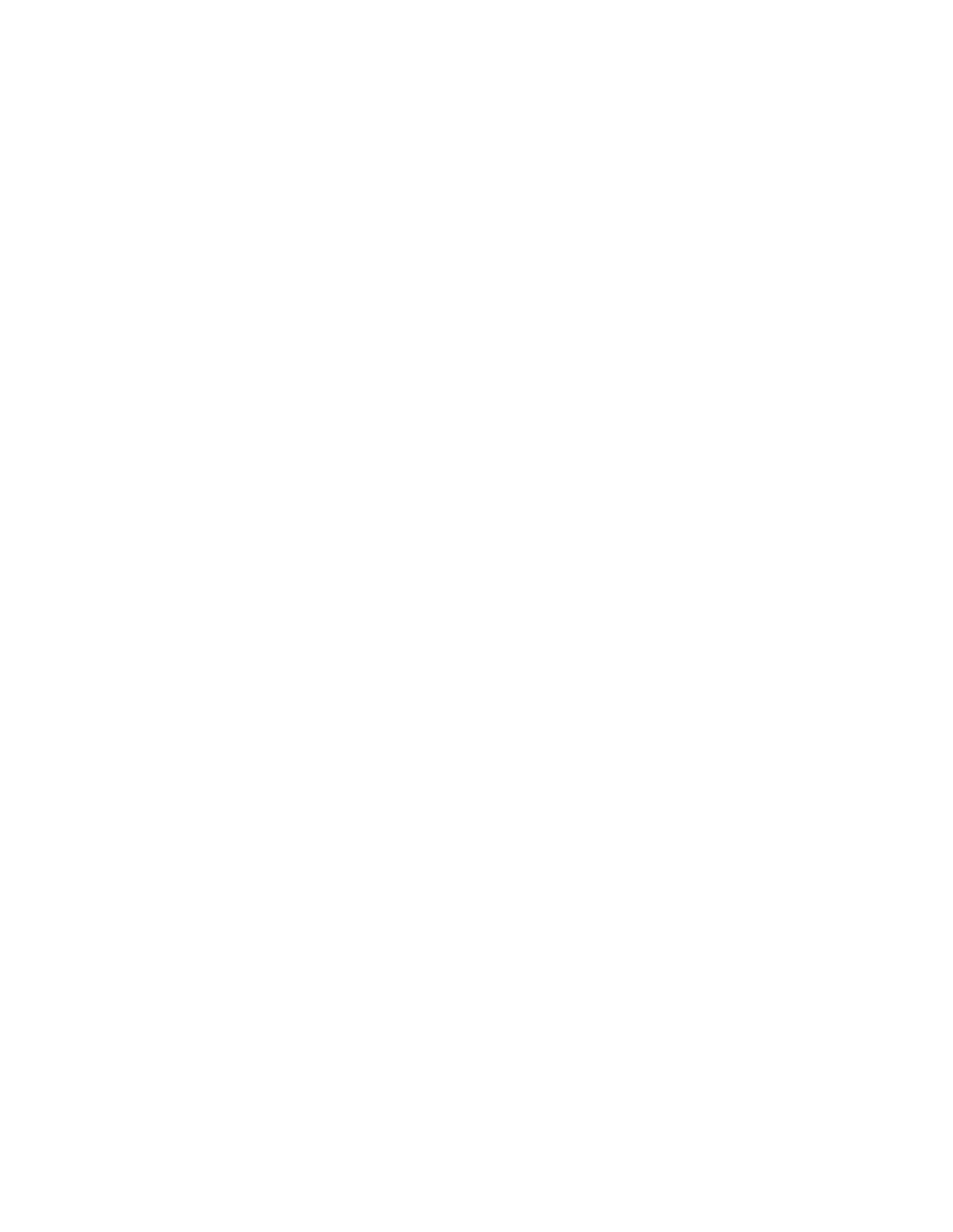### **CHAPTER V REGIONAL SHELTER ANALYSIS**

#### **A. Overview**

An essential element of any evacuation plan is the ability to shelter the relocated residents throughout the duration of the event. Evacuees will seek several alternative forms



of shelter at various distances from their origin. These alternatives may include a local public shelter, a hotel or motel, a friend or relative's home and destinations in an adjacent county or outside of the region. Shelter destination tendencies of potential evacuees must be identified for two major reasons. First, so that adequate public shelter facilities can be provided for the numbers of evacuees expected to seek them. Secondly, the shelter analysis is needed to more accurately simulate the expected destination assignments and vehicle volume movement in the quantification of evacuation times.

Shelter preparedness is a very crucial element in the Statewide Regional Evacuation Study (SRES) because of the vast numbers of evacuees and the potential number of vulnerable residents seeking shelter. While other types of hazards (flooding, wildfire, hazardous materials and terrorism/civil disturbances) may result in the need for mass care and shelter operations, the event which is both the most probable and potentially most challenging, is an approaching hurricane.

Historically, major disasters result in large scale shelter operations. For example, operations during the Hurricane Andrew evacuation in August 1992 resulted in the largest county shelter operation in U.S. history (approximately 200,000 sheltered). One of the largest regional evacuation shelter operations in the U.S. occurred in the Tampa Bay region in response to Hurricane Elena in 1985 (350,000 sheltered). In 2005 when hurricanes threatened the Gulf Coast, Red Cross disaster relief workers and local governments were preparing hundreds of evacuation shelters. The organization pre-positioned supplies, including kitchens, prepackaged meals and emergency response vehicles (ERVs). Nearly 500,000 evacuees of Hurricanes Katrina, Rita and Wilma stayed in Red Cross shelters [\(www.redcross.org\)](http://www.redcross.org/).

Public education in Florida has stressed to evacuees that the choice to go to a public shelter should not be the first choice in destinations. Other options, especially the homes of friends and relatives and hotel/motels in non-evacuation zones, provide a more comfortable alternative for most residents. According to the behavioral surveys conducted in 2006 and 2008 for the SRES, part of that message is getting across to residents. The majority of evacuees go to the homes of friends or relatives (50 – 65%). Approximately 5% - 20% will seek a hotel or motel for refuge depending on age, income and other demographic characteristics. Hotel availability is also a key factor.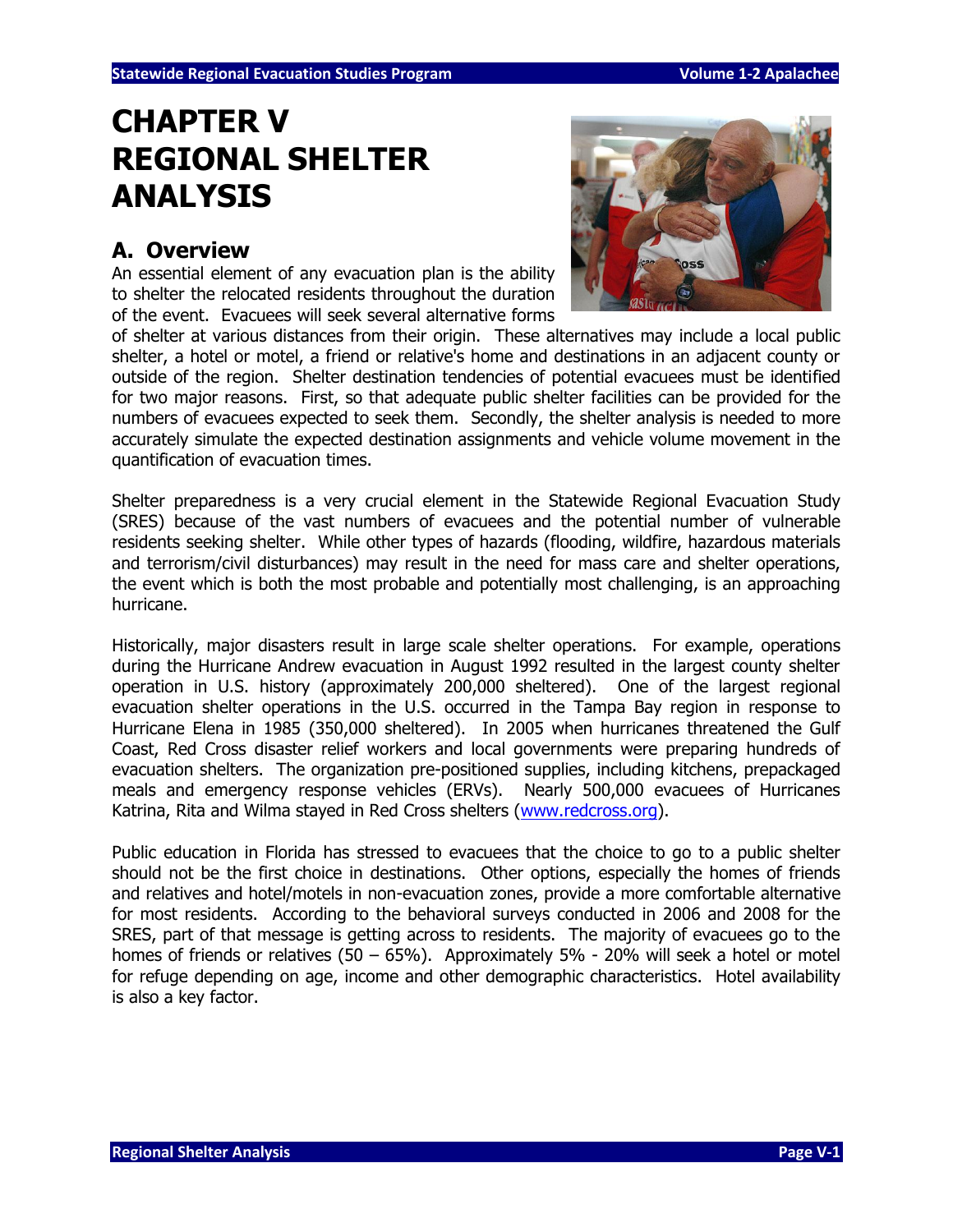#### **B. Hotel Availability**

In the Apalachee region there are approximately 8,000 hotel/motel rooms. All of the available rooms in Franklin County are within an Evacuation Level A or B Zone and so would not be available for most hurricane scenarios.

Some of the Tourist and Visitors Bureaus in major metropolitan areas currently have a mechanism in place to track available units throughout a regional evacuation. This capability is essential to assist those evacuees looking for hotel/motel units. (Although it should be strongly recommended that families seeking accommodations make those reservations before they begin their evacuation trip). In a major evacuation, the State Tourism and Development Council will seek to consolidate and augment this local information in real time. The second major challenge is to then communicate hotel/motel availability within the region and the state to evacuees locally as well as those on the road. This may reduce the trip of those searching for hotel/motels in the vicinity; thereby, hopefully reducing the evacuation congestion and evacuation clearance times.

| <b>Storm</b><br><b>Surge</b> | <b>Calhoun</b> | <b>Franklin</b> | <b>Gadsden</b> | <b>Gulf</b> | <b>Jackson</b> | <b>Jefferson</b> | <b>Liberty</b> | <b>Leon</b> | <b>Wakulla</b> | <b>Region</b> |
|------------------------------|----------------|-----------------|----------------|-------------|----------------|------------------|----------------|-------------|----------------|---------------|
| 1                            | N/A            | 57              | N/A            | 20          | N/A            | 0                | N/A            | 0           | 0              | 77            |
| 2                            | N/A            | 400             | N/A            | 30          | N/A            | 0                | N/A            | 0           | 25             | 455           |
| 3                            | N/A            | 0               | N/A            | 50          | N/A            | 0                | N/A            | 0           | 80             | 130           |
| 4                            | N/A            | 0               | N/A            | 30          | N/A            | 0                | N/A            | 0           | 100            | 130           |
| 5                            | N/A            | 0               | N/A            | 32          | N/A            | 0                | N/A            | 140         | 0              | 172           |
| Non-<br>Surge                | 24             | 0               | 488            | 45          | 945            | 196              | 13             | 6,000       | 0              | 7,771         |

**Table V-1 Hotel/Motel Availability in Hurricane Evacuation Scenarios** 

Source: Florida Dept. of Professional and Business Regulations, 2009

#### **C. Providing Public Shelter**

Although there are other options for most evacuees, there will always be a demand for public shelter. In the Apalachee region, the demand for public shelter has the potential to be significant because of the demographics of the evacuating population and the limited ability to evacuate out of the region.

Public shelter demand is the result of several factors:

- Evacuees may not have friends or relatives in a safe location.
- Evacuees may not have the means to evacuate to a hotel/motel or out of the region.
- Evacuees may not be able to locate vacant hotel/motel rooms outside of evacuation zones in the region. (Space is limited and demand will be high.)
- Evacuees may not plan ahead or understand their options.
- Some evacuees choose public shelter because they feel it is safer there than in their home.
- Some evacuees may wish to be with others.
- Evacuees may not evacuate in a timely fashion or may get stuck in evacuation traffic and may have to seek public shelter at the last minute as a last resort.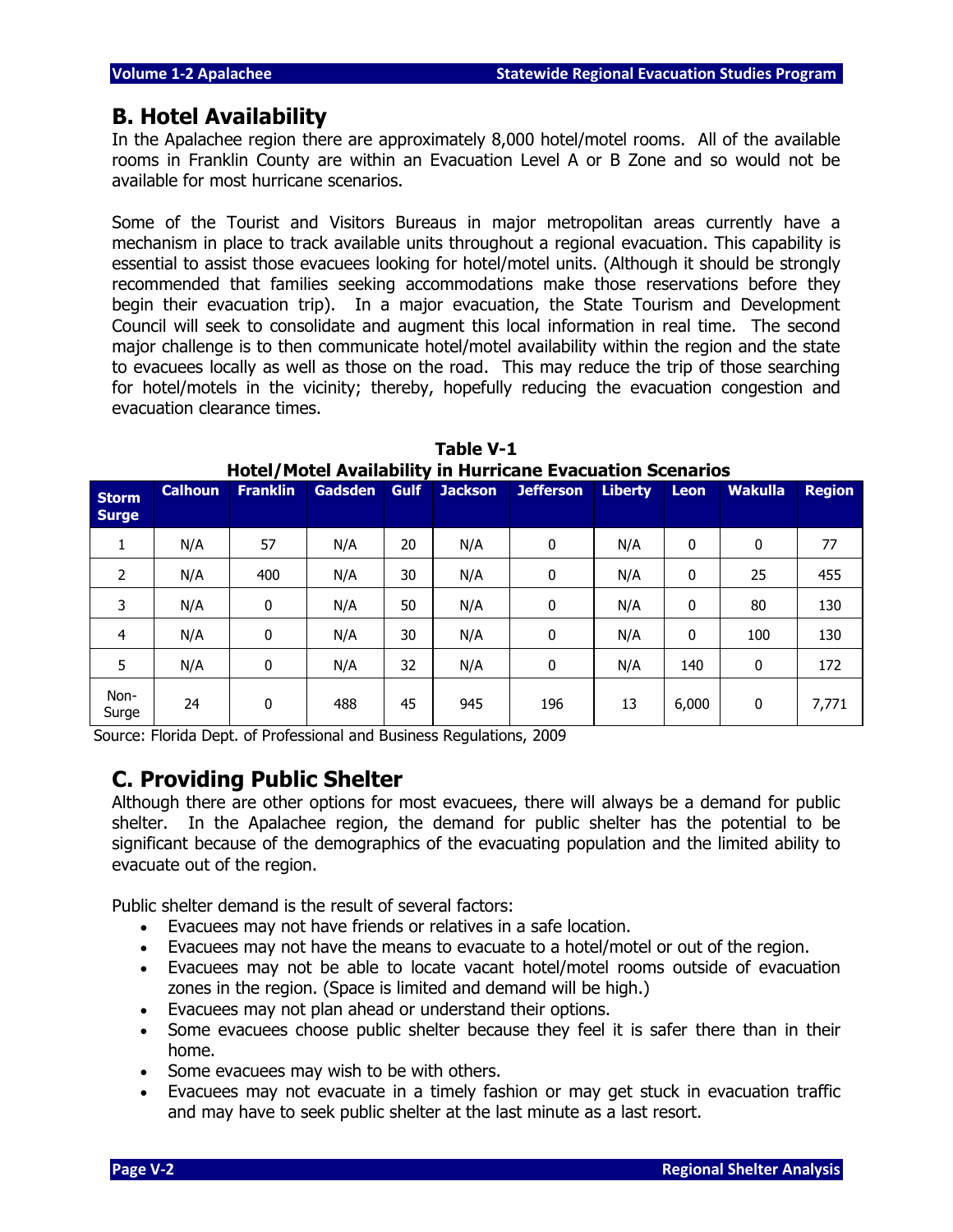#### **D. Criteria for Hurricane Evacuation Shelter Selection**

Shelter selection involves a number of factors - structural and non-structural - and requires close coordination with local officials responsible for public safety. Technical information contained in evacuation studies, storm surge and flood mapping, and other data can now be used to make informed decisions about the suitability of buildings as shelters. Accordingly, an interagency group under American Red Cross leadership, has prepared criteria for the selection of shelters entitled "Standards for Hurricane Evacuation Shelter Selection, ARC 4496" (ARC 4496). ARC 4496 is the standard used to determine hurricane shelters and should be referenced when selecting buildings for use as shelters.

The State of Florida has an aggressive survey program for all structures considered for public shelter use. State and county officials work with local school boards and emergency management agencies to identify structures for retrofit and to implement the requirements of the Enhanced Hurricane Protection Areas (EHPA) in new school construction. The requirements and retrofit projects have increased the public shelter capacity in the region since 2000.

In the experience of the Red Cross and emergency management officials, the majority of people evacuating because of a hurricane threat generally provide for themselves and seek hotels or motels or stay with friends and relatives. However, for those who do seek public shelter, safety from hazards associated with hurricanes is paramount. These hazards include surge inundation, rainfall flooding, high winds and hazardous materials.

#### **1. Storm Surge Inundation**

In general, hurricane evacuation shelters should not be located in areas vulnerable to hurricane surge inundation. The National Hurricane Center SLOSH model for the Apalachee Region is very helpful in determining the potential level of surge inundation in this area. The shelters

To determine whether particular public shelter structures are vulnerable to potential storm surge, an analysis of each structure's elevation and geographic location in relation to surge was conducted utilizing the SLOSH model.

#### **2. Freshwater Flooding**

While it is not historically considered life-threatening, rainfall flooding should be considered in the hurricane evacuation shelter selection process. Riverine inundation areas shown on Flood Insurance Rate Maps (FIRMs), as prepared by the National Flood Insurance Program, should be reviewed. FIRMs should also be reviewed in locating shelters in inland areas.

The appropriate flood plain designation is identified in the tables along with the storm surge analysis. While locating facilities outside of the 100-year floodplain is a priority, this is very difficult in the Apalachee region. Therefore, measures such as documenting the elevation of the first floor above the base flood elevation (BFE), meeting NFIP regulations and the provision of adequate emergency supplies sufficient to meet the immediate response needs until flood waters recede are ensured. Please note: The ARC 4496 guidelines also recommend avoiding the 500-year floodplain.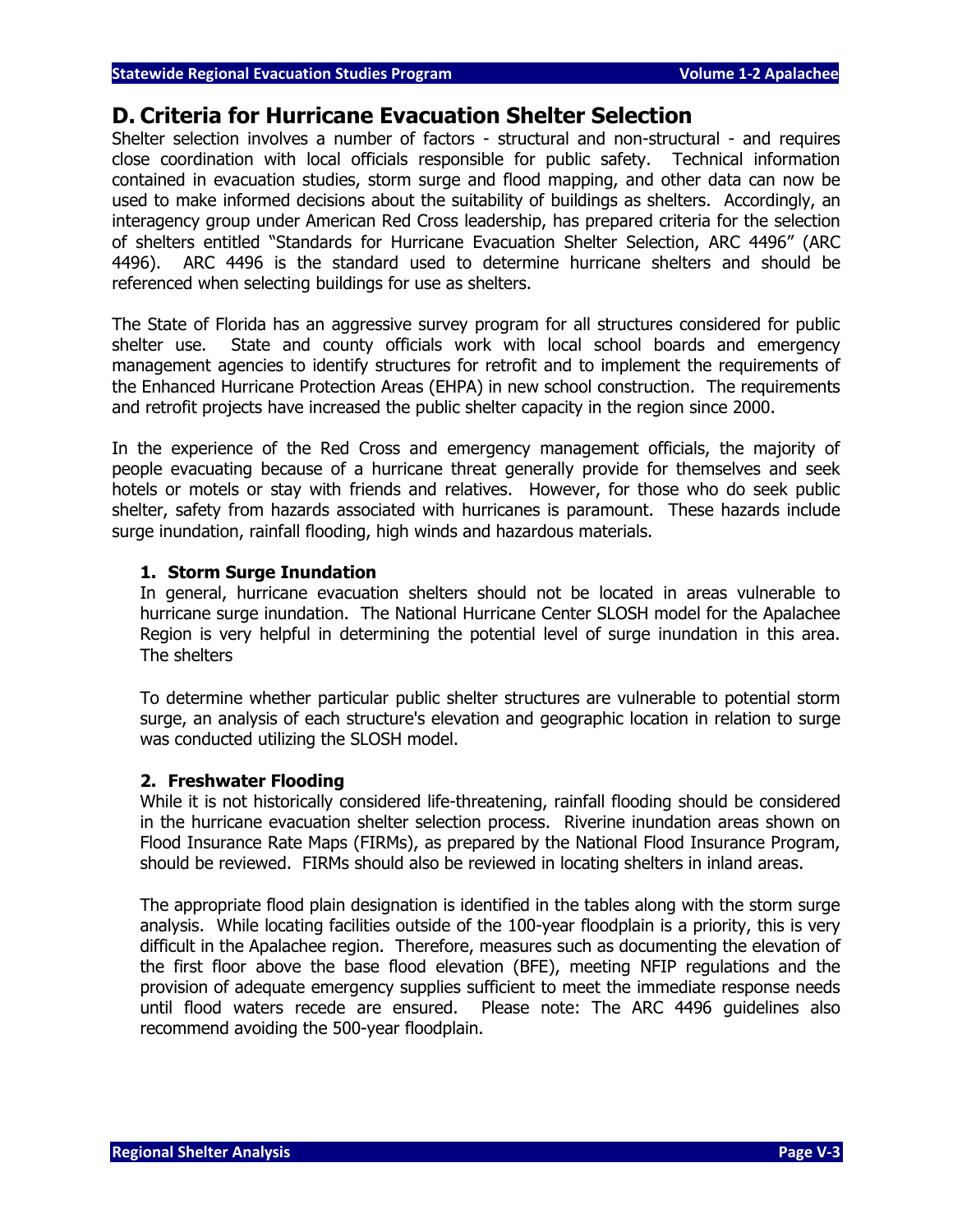#### **3. Wind Hazards Vulnerability**

Consideration of any facility for use as a hurricane evacuation shelter must take into account wind hazards. Both design and construction problems may preclude a facility from being used as a shelter. Refer to the structural considerations listed in ARC 4496 for guidelines on building selection.

#### **4. Hazardous Materials**

The possible impact from a spill or release of hazardous materials should be taken into account when considering any potential hurricane evacuation shelter. All facilities manufacturing, using, or storing hazardous materials (in reportable quantities) are required to submit Material Safety Data Sheets to state and local emergency officials. These sources can assist in determining the suitability of a potential hurricane evacuation shelter or safe distances for potential shelters near facilities that manufacture, use, or store hazardous materials.

Those facilities which store extremely hazardous materials on-site have been identified in the CFI database.

#### **E. Special Needs Shelters**

A special needs shelter (SpNS) is a temporary emergency facility capable of providing care to residents whose medical condition exceeds the capabilities of the Red Cross Shelter but is not severe enough to require hospitalization. County Health Department staff support these shelters.

The Florida Division of Emergency Management, (DEM) Department of Health (DOH), local emergency management agencies, health care agencies have worked together over the last decade to establish SNS standards, protocols and technical assistance that can be integrated into the Florida Emergency Management System.



The mission is to develop a standardized, comprehensive, county and regional approach to special needs shelter operation that ensures continuity in services and quality care to evacuees, caregivers and staff during their stay in a SNS.

#### **1. Florida Statutes Related to Special Needs Shelters**

- [F.S. Ch. 252.355 -](http://www.flsenate.gov/Statutes/index.cfm?mode=View%20Statutes&SubMenu=1&App_mode=Display_Statute&Search_String=252.355&URL=CH0252/Sec355.HTM) Registry of persons with special needs; notice. This was updated in 2015 and includes language that the Florida Division of Emergency Management, in coordination with each local emergency management agency, shall maintain a registry of persons with special needs.
- [F.S. Ch. 252.356 -](http://www.flsenate.gov/Statutes/index.cfm?mode=View%20Statutes&SubMenu=1&App_mode=Display_Statute&Search_String=252.356&URL=CH0252/Sec356.HTM) Emergency and disaster planning provisions to assist persons with disabilities or limitations.
- [F.S. Ch. 381.0303](http://www.flsenate.gov/Statutes/index.cfm?mode=View%20Statutes&SubMenu=1&App_mode=Display_Statute&Search_String=381.0303&URL=CH0381/Sec0303.HTM) Healthcare Practitioner Recruitment for Special Needs **Shelters**
- [FAC 64-3](https://www.flrules.org/gateway/chapterhome.asp?chapter=64-3) Florida Administrative Code related to Special Needs Shelter

<sup>&</sup>lt;sup>1</sup> <http://www.doh.state.fl.us/PHNursing/SpNS/SpecialNeedsShelter.html>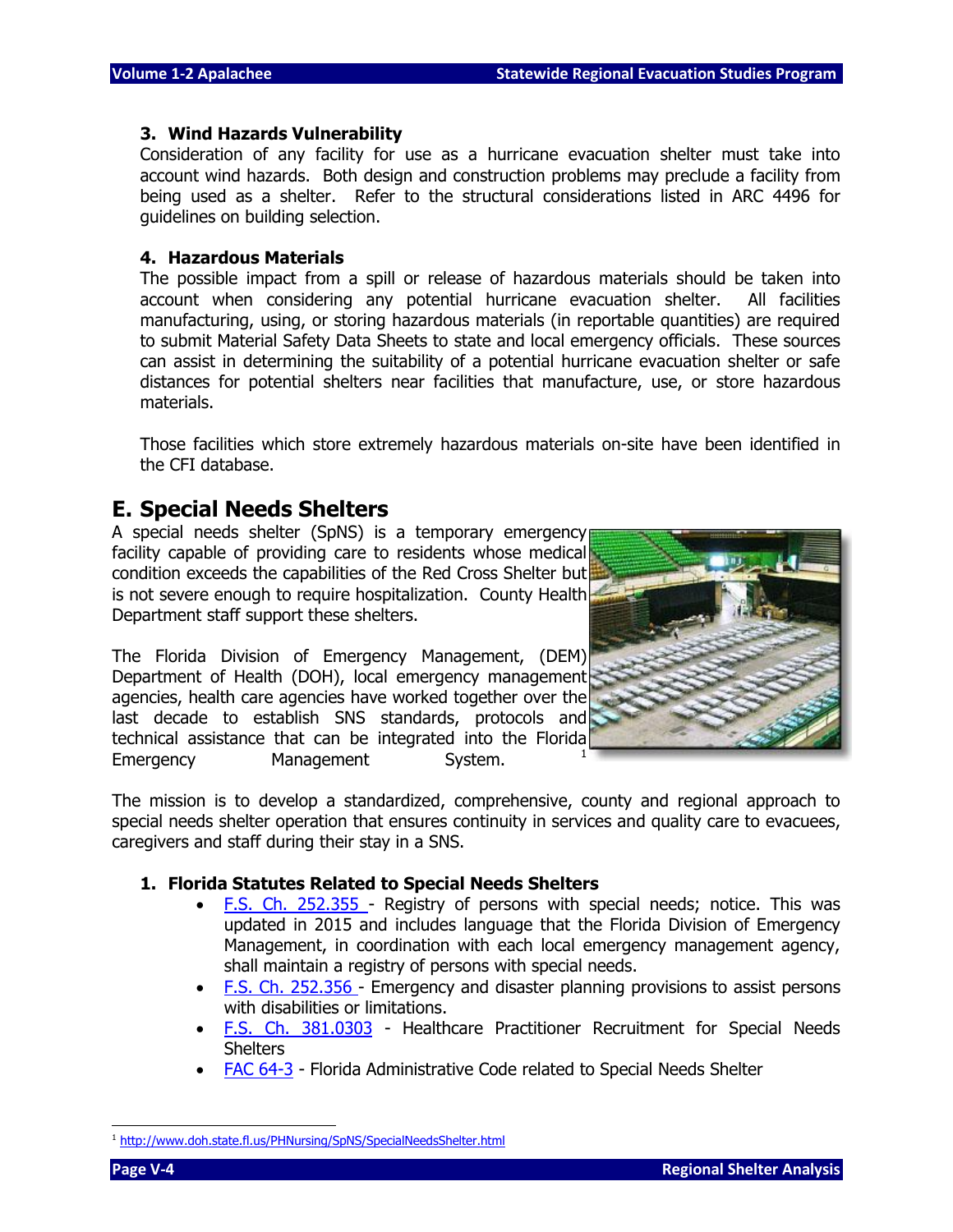#### **2. Special Needs Registration**

Each county emergency management office either maintains or works with the county health department to maintain and annually update its special needs registry. The criteria a person must meet to be eligible to register for a SpNS is available in FAC 64-3. It is important that this registry is updated prior to June  $1<sup>st</sup>$  annually, in advance of hurricane season. This includes transportation disadvantaged residents who need transportation assistance only.

#### **3. Standards for Special Needs Shelter Selection<sup>2</sup>**

Facilities selected as SpNSs should meet additional structural criteria as well as shelter management standards. New legislation has identified special criteria for SpNSs which has proven to be a challenge for local governments. In addition to meeting the ARC 4496 hurricane safety criteria, special needs shelters should have emergency power supported air-conditioning and have capacities based upon 60 square feet per client. DEM, DOH and local agencies are working together to address the challenges of the transition to meeting these expectations as well as the resolving problems related to SpNSs.

DOH guidance for design and selection of facilities to be used as a SpNSs in a hurricane/disaster event is consistent with the American Red Cross publication "MASS CARE - Preparedness and Operations (ARC 3041)" and "Mass Care Facility Form 6564." The SNS facility must also meet all Florida Building Code (FBC) and Americans with Disabilities Act (ADA) accessibility requirements. Preference is given to school facilities designed, constructed and inspected to comply with the public shelter design criteria, EHPA requirements as set forth in section 423.25, FBC.

#### **4. Estimating Special Needs Shelter Demand**

Estimating the demand for SpNS space is challenging for state and local emergency management officials. Certain key assumptions must be made and complexities addressed:

#### **a. County and Regional Profiles**

The demographics of the county and region must be considered, especially age, disability and income. Typically, the older the overall population of the county/region is, the older the shelter population and greater the demand for public shelter. Historically, the demographics of the general and SpNS populations have been skewed based on age, disability and income. Therefore, the shelter populations may reflect trends but will not match the overall demographic profile of the county or region. Both the general shelter population and, more definitively, the special needs population, will tend to be much older, with more disabilities and with fewer financial resources.

Below is a table which reflects the demographics of the county and region (See Chapter I Population and Demographics). Please note the differences between counties in the region. The differences in age and percentage with disabilities will impact the potential demand for SpNS.

<sup>2</sup> Created: 10/14/05, Revised: 11/16/05; 01/20/06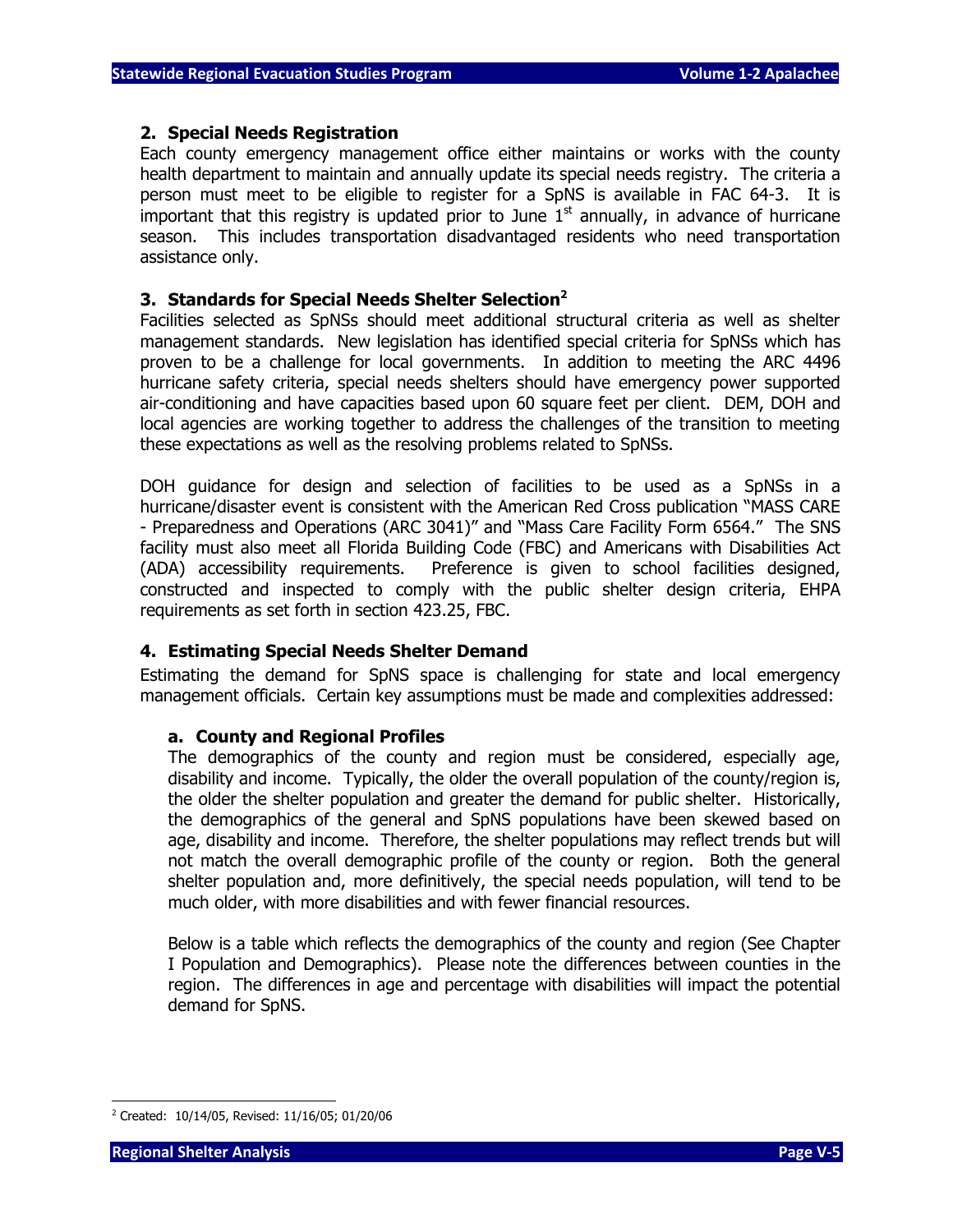|                     | <b>Percentage of Population Affecting Special Needs Shelter Demand</b> |                                     |                           |                                   |                                       |
|---------------------|------------------------------------------------------------------------|-------------------------------------|---------------------------|-----------------------------------|---------------------------------------|
| <b>Jurisdiction</b> | <b>Age 65+</b><br>$2010^3$                                             | <b>Age 65+</b><br>2015 <sup>4</sup> | Disabilities <sup>5</sup> | <b>Disabilities</b><br>Age $65 +$ | <b>Disabilities</b><br><b>Age 75+</b> |
| Calhoun             | 15.73                                                                  | 16.87                               | 26                        | 7.81                              | 3.69                                  |
| Franklin*           | 20.02                                                                  | 22.75                               | 25.76                     | 8.25                              | 4.51                                  |
| Gadsden             | 13.57                                                                  | 15.55                               | 25.59                     | 6.81                              | 3.59                                  |
| Gulf <sup>*</sup>   | 17.13                                                                  | 19.78                               | 26.57                     | 9.18                              | 4.36                                  |
| Jackson             | 16.09                                                                  | 18.28                               | 28.32                     | 8.88                              | 5.3                                   |
| Jefferson*          | 15.75                                                                  | 18.60                               | 24.44                     | 8.33                              | 4.77                                  |
| $Leon*$             | 8.92                                                                   | 10.50                               | 14.03                     | 3.51                              | 2.1                                   |
| Liberty             | 11.43                                                                  | 12.95                               | 28.42                     | 8.31                              | 3.5                                   |
| Wakulla*            | 12.73                                                                  | 15.96                               | 19.88                     | 4.24                              | 2.25                                  |
| Region              | 11.44                                                                  | 14.76                               | 18.65                     | 5.1                               | 2.88                                  |

**Table V-2**

\*Counties impacted by storm surge.

#### **b. Special Needs Population Data from the Behavioral Survey**

The behavioral survey of Florida residents completed as part of the SRES contained four questions designed to elicit information regarding the prevalence of "special needs" households:

- In an evacuation, would you or anyone in your household require assistance in order to evacuate?
- Would the person just need transportation, or do they have a disability or medical problem that would require special assistance?
- Would that assistance be provided by someone within your household, by an outside agency, or by a friend or relative outside your household?
- Is that person registered with the County as a person who would have special needs during a hurricane evacuation?

Responses to all four questions are reported in the Behavioral Survey Reports. In those reports responses are shown by region, county, evacuation zone and housing type. The tables below show responses for the entire statewide sample. However, the responses do not constitute a statewide random sample of households. In every coastal county, regardless of population, 400 interviews were completed. In every non-coastal county 150 interviews were completed. Therefore smaller counties were "over-represented" statistically when the data is aggregated statewide.

j.

 $3$  EDR1a

<sup>4</sup> EDR1a

 $5$  The data on disability status were derived from answers to two long-form questionnaire items. The first was a two-part question that asked about the existence of the following long-lasting conditions: (a) blindness, deafness, or a severe vision or hearing impairment (sensory disability) and (b) a condition that substantially limits one or more basic physical activities, such as walking, climbing stairs, reaching, lifting, or carrying (physical disability). This question was asked of a sample of the population 5 years old and over. The second was a four-part question that asked if the individual had a physical, mental, or emotional condition lasting 6 months or more that made it difficult to perform certain activities. The four activity categories were: (a) learning, remembering, or concentrating (mental disability); (b) dressing, bathing, or getting around inside the home (self-care disability); (c) going outside the home alone to shop or visit a doctor's office (going outside the home disability); and (d) working at a job or business (employment disability). Categories (a) and (b) were asked of a sample of the population 5 years old and over; (c) and (d) were asked of a sample of the population 16 years old and over. For data products that use a disability status indicator, individuals were classified as having a disability if any of the following three conditions were true: (1) they were 5 years old and over and had a response of ''yes'' to a sensory, physical, mental or self-care disability; (2) they were 16 years old and over and had a response of ''yes'' to going outside the home disability; or (3) they were 16 to 64 years old and had a response of ''yes'' to employment disability.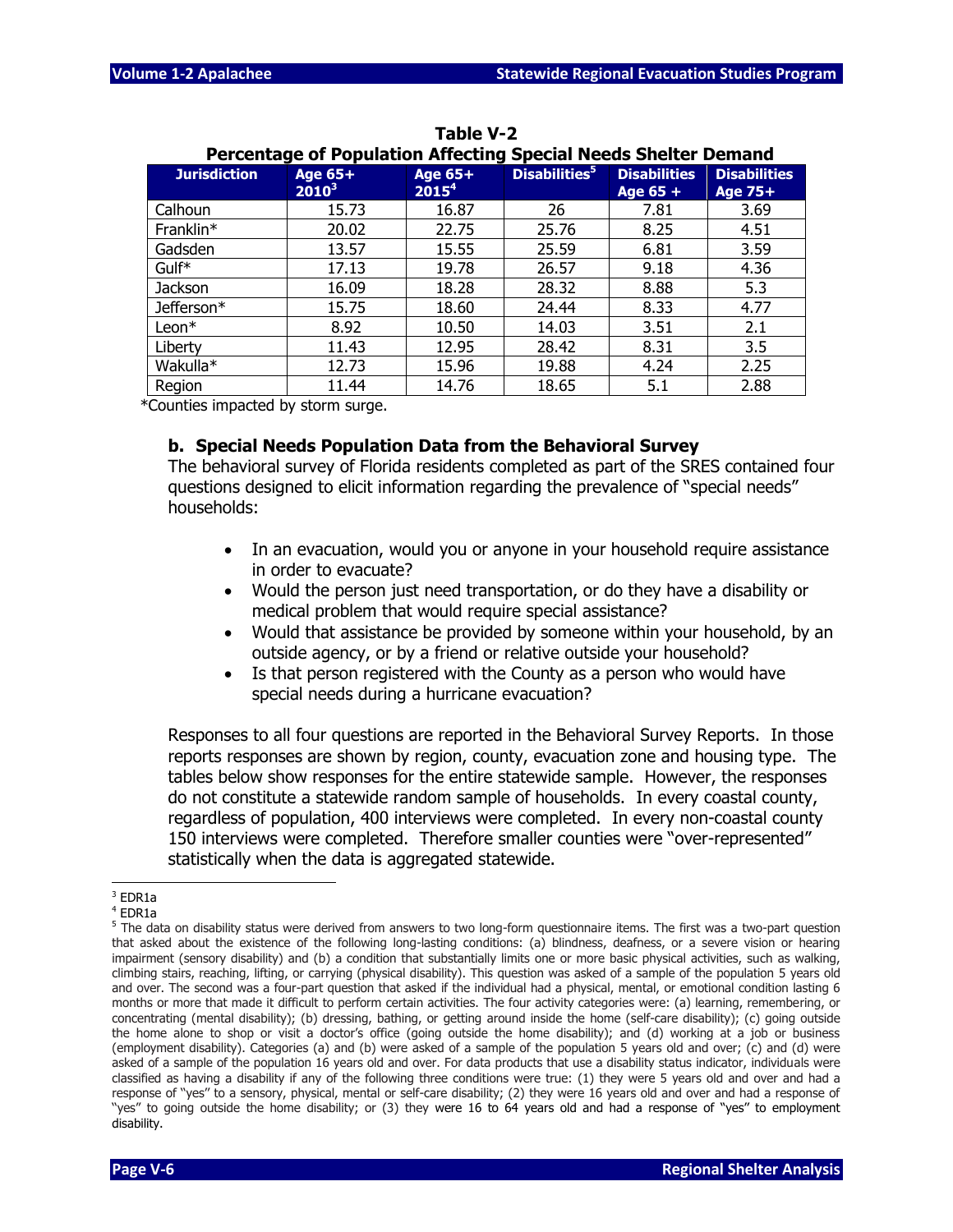#### **(1) Households with Special Needs**

In the Apalachee region, 10% of the interviewees said that someone in their home had a disability or medical problem that would require special assistance to evacuate (Table V-3). The figure included people with both medical needs and transportation assistance. Those needs were greater in mobile homes than in site-built homes.

|                  | <b>Evacuation Zone</b> |       |      |       |       |                  |               |  |  |  |
|------------------|------------------------|-------|------|-------|-------|------------------|---------------|--|--|--|
| Type of Housing  | Cat 1                  | Cat 2 | Cat3 | Cat 4 | Cat 5 | <b>Non-Surge</b> | <b>Inland</b> |  |  |  |
| Site Built Homes | 33                     |       | 25   | 18    | 18    |                  |               |  |  |  |
| Mobile Homes     | 64                     | 33    | 33   | 33    | 33    |                  |               |  |  |  |

**Table V-3 Percentage of Households Requiring Assistance to Evacuate**

#### **(2) Households Registered as Having Special Needs**

Approximately 28% of the surveyed households indicated that someone in the home was registered with their county as a person with special needs (Table V-4). The figure was higher for site built homes residents than mobile home residents, but there was no clear trend with respect to storm surge zone.

**Table V-4 Percentage of Households Registered as Special Needs**

|                        | <b>Evacuation Zone</b> |       |       |       |       |                  |               |  |  |  |  |
|------------------------|------------------------|-------|-------|-------|-------|------------------|---------------|--|--|--|--|
| <b>Type of Housing</b> | Cat 1                  | Cat 2 | Cat 3 | Cat 4 | Cat 5 | <b>Non-Surge</b> | <b>Inland</b> |  |  |  |  |
| Site Built Homes       |                        | 39    | 39    | 35    | 35    | 30               |               |  |  |  |  |
| Mobile Homes           | つフ                     |       |       |       |       | 29               |               |  |  |  |  |

#### **(3) Households Needing Agency Assistance**

Twenty percent of all households said that assistance from an agency (rather than assistance from a friend or relative) would be needed to help a person with a disability or medical problem evacuate (Table V-5). Some respondents said they didn't know who would provide the assistance. Both calculations were higher for mobile homes than for site-built homes.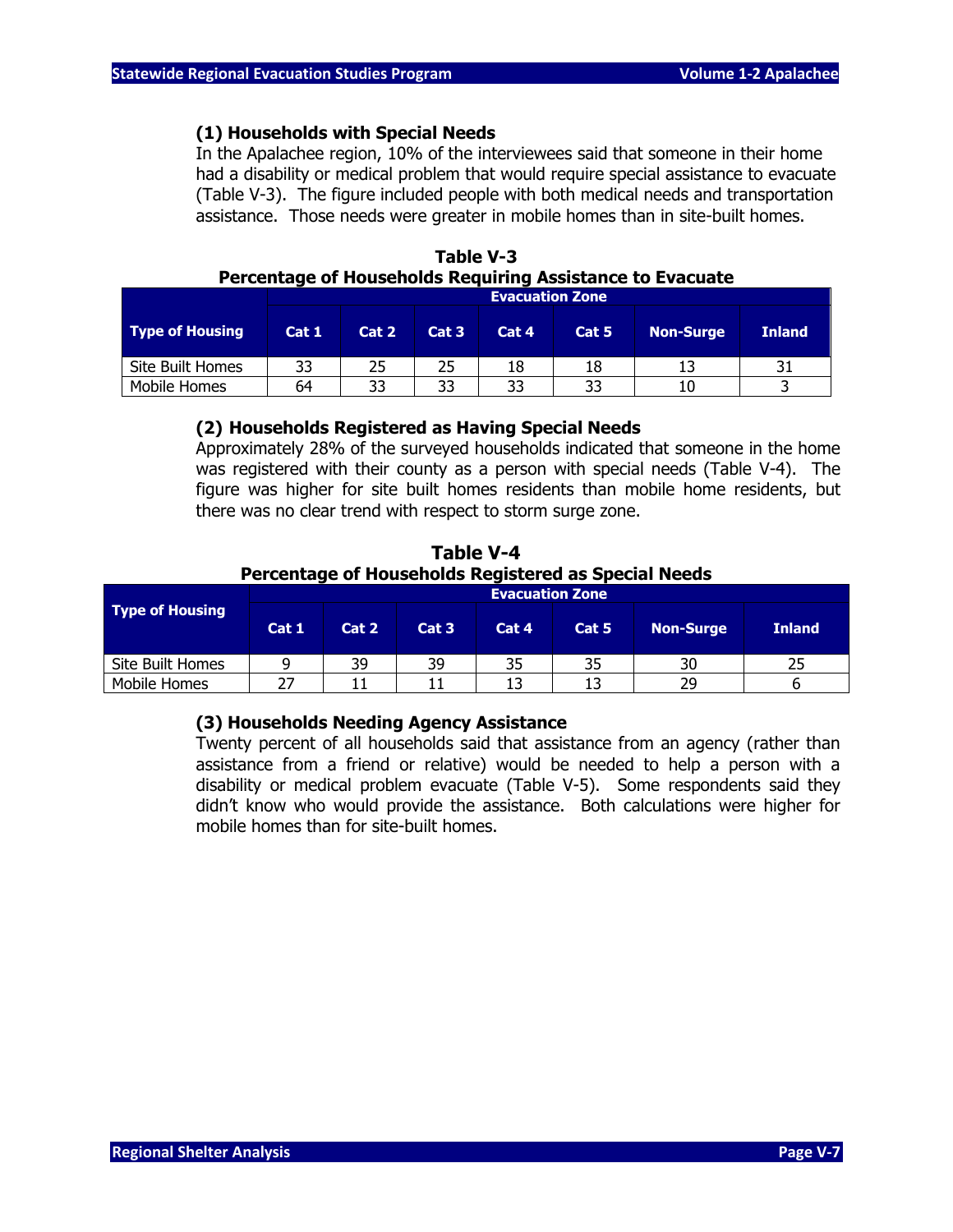|                        |       |       |                  |                        | Percentage of Households Requiring Agency Assistance to Evacuate |                      |               |
|------------------------|-------|-------|------------------|------------------------|------------------------------------------------------------------|----------------------|---------------|
|                        |       |       |                  | <b>Evacuation Zone</b> |                                                                  |                      |               |
| <b>Type of Housing</b> |       |       |                  |                        |                                                                  |                      |               |
|                        | Cat 1 | Cat 2 | Cat <sub>3</sub> | Cat 4                  | Cat 5                                                            | Non-<br><b>Surge</b> | <b>Inland</b> |
| Site Built Homes       | 18    | 20    | 20               | 25                     | 25                                                               | 20                   | 13            |
| Mobile Homes           | 49    |       | 15               | 14                     | 14                                                               | 29                   | 26            |

## **Table V-5**

While the behavioral study provided an estimate of demand for special needs shelter for the first time, there are concerns:

- The general public interviewed in the statewide survey does not understand the complexities of the concept of "special needs" as used in emergency shelter planning. While residents may have medical needs, they would need to be screened in order to determine the most appropriate type and level of care.
- Historically, respondents over-estimate the demand for any public shelter option.
- Demand will vary by storm severity and evacuation rates.
- Demand will be higher based on housing type (MH), age and income.
- The number of respondents to these questions was very low at the county level.

#### **5. Regional Special Needs Shelters**

A report was generated after the 2004 and 2005<sup>6</sup> hurricane seasons which identified that a significant portion of the registered special needs populations found alternative shelter and/or elected not to go to the special needs shelter during the event. This trend has been identified in many recent evacuations. The report stated that "the statewide total of registrants is about 38,500, but local emergency managers estimate that only about 14,000 clients will actually seek public Special Needs Shelters. In 2004 the DOH's maximum census (summation of all individual counties' highest single day totals, plus the Orlando super shelter and a SWF regional shelter) was 6,364 or about half of local emergency managers' best estimate of demand."

However, when an event threatens, local emergency management agencies and DOH are typically flooded with additional requests for special needs shelter and transportation. This puts an additional burden on emergency management and responders to follow up with these citizens to determine the most appropriate level of care and shelter option. Complicating the situation is the availability of appropriate space in assisted living facilities, skilled nursing facilities and hospitals immediately prior to the event. In prior evacuations, the Governor issued an executive order waiving occupancy limits in those facilities in order to provide for continuity of care for those residents who require a higher level of care. This is a critically important element in special needs planning.

What was not reflected in the 2005 report was the impact of special needs population in the general shelter population. Depending on the demographics in the community, a significant portion of the general shelter population had or developed (as the event proceeds and stress levels increase) serious health issues.

<sup>2005</sup> Special Needs Shelter Report, June 2005, DEM and DOH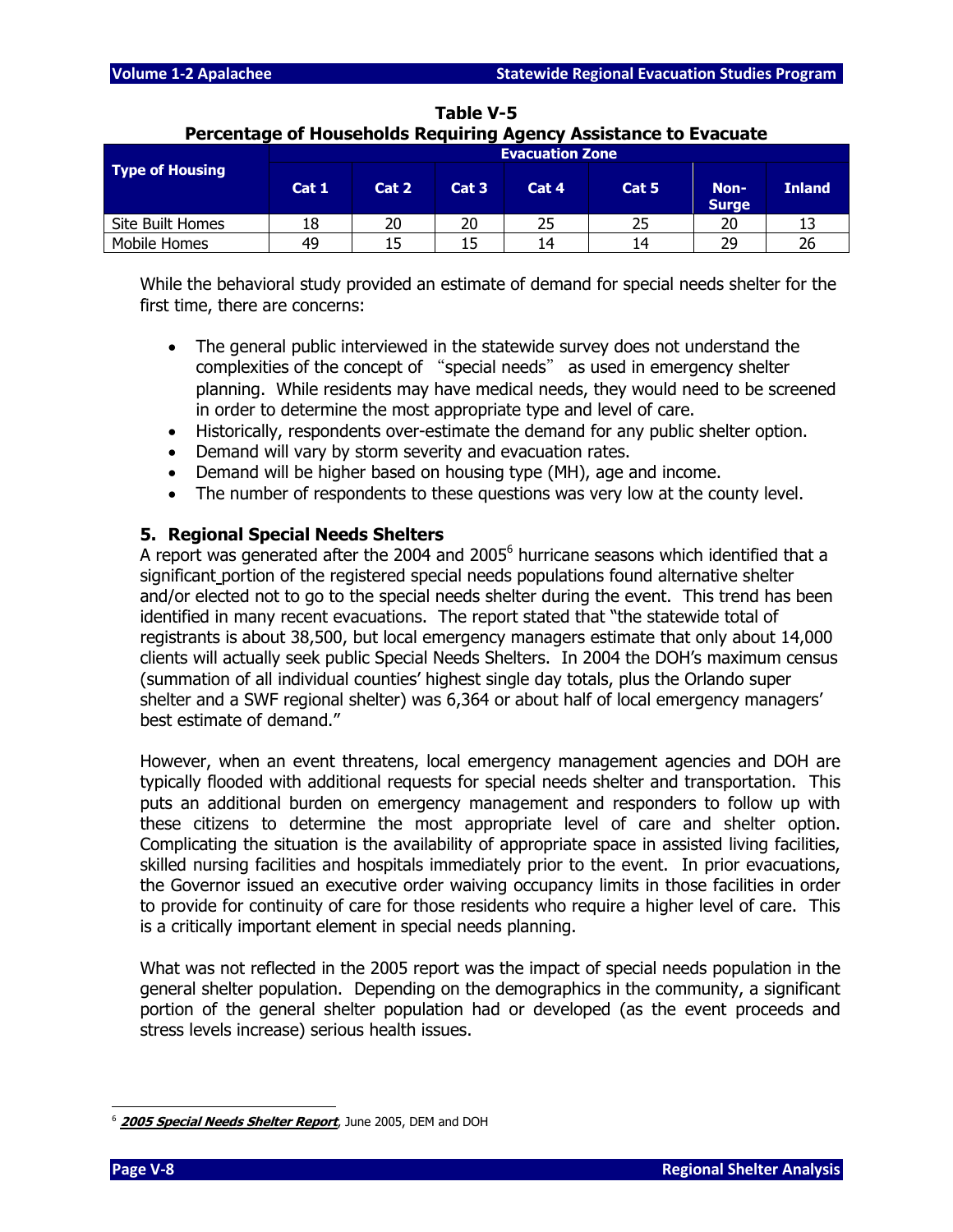It is estimated that in the 2004 and 2005 shelter operations from 30-60% of the general shelter population either arrived at the shelter with conditions which warranted a higher level of health care or developed health issues which warranted care associated with a special needs shelter or higher levels of care. For the most part, many of these citizens had driven themselves to the shelter and found their health deteriorate given the stress of the event and shelter environment. This situation is not unique to the 2004 or 2005 hurricane season. It has been documented in many other historical events. In addition the DOH reported that many caregivers began to experience health issues as the event progressed.

These issues may be mitigated through a continued push to pre-register special needs residents. Coordination with local home health agencies and health care professionals has reduced this impact, but it remains an issue.

Each county emergency management agency is responsible for maintaining the registry of persons with special needs. The names on those lists are protected; however, the number of registrants is available and reflects a starting point for determining demand within the county. It should be noted that the registry is fluid. It varies day to day (as does the clientele receiving home health care). It also varies by month as many special needs clients are seasonal residents.

Demographics within the community as well as hazard vulnerability, available health care resources, the extent and duration of power outages and presence of extended family support impact the potential demand for special needs shelter capacity. The Table V-7 below identifies the current (2010) special needs registrants, current special needs shelter capacities and an estimate of demand based on the survey findings. Twenty percent of the households which need assistance to evacuate in the Apalachee region require an outside agency to assist with evacuations. This represents approximately 2% of all households in the region. These percentages vary by county and are reflected in the planning percentage listed in Table V-7 below.

Special needs shelter demand was calculated using the 2015 Evacuating Population by Base Scenario, Table IV-4 found on page IV-11 of Chapter IV – Regional Vulnerability and Population Analysis and data from the behavioral study indicating the need for outside agency assistance during an evacuation. It is important to note that of the households that need assistance to evacuate, only 27% on average, have registered with their county emergency management agency.

In the Apalachee region, special needs shelters are regionally based. Evacuees from Franklin and Wakulla Counties evacuate to the special needs shelter in Tallahassee, while evacuees from Gulf County travel to the special needs shelter in Marianna when the need arises. In addition, the special needs shelter in Tallahassee also serves Taylor County from the North Central Florida Region.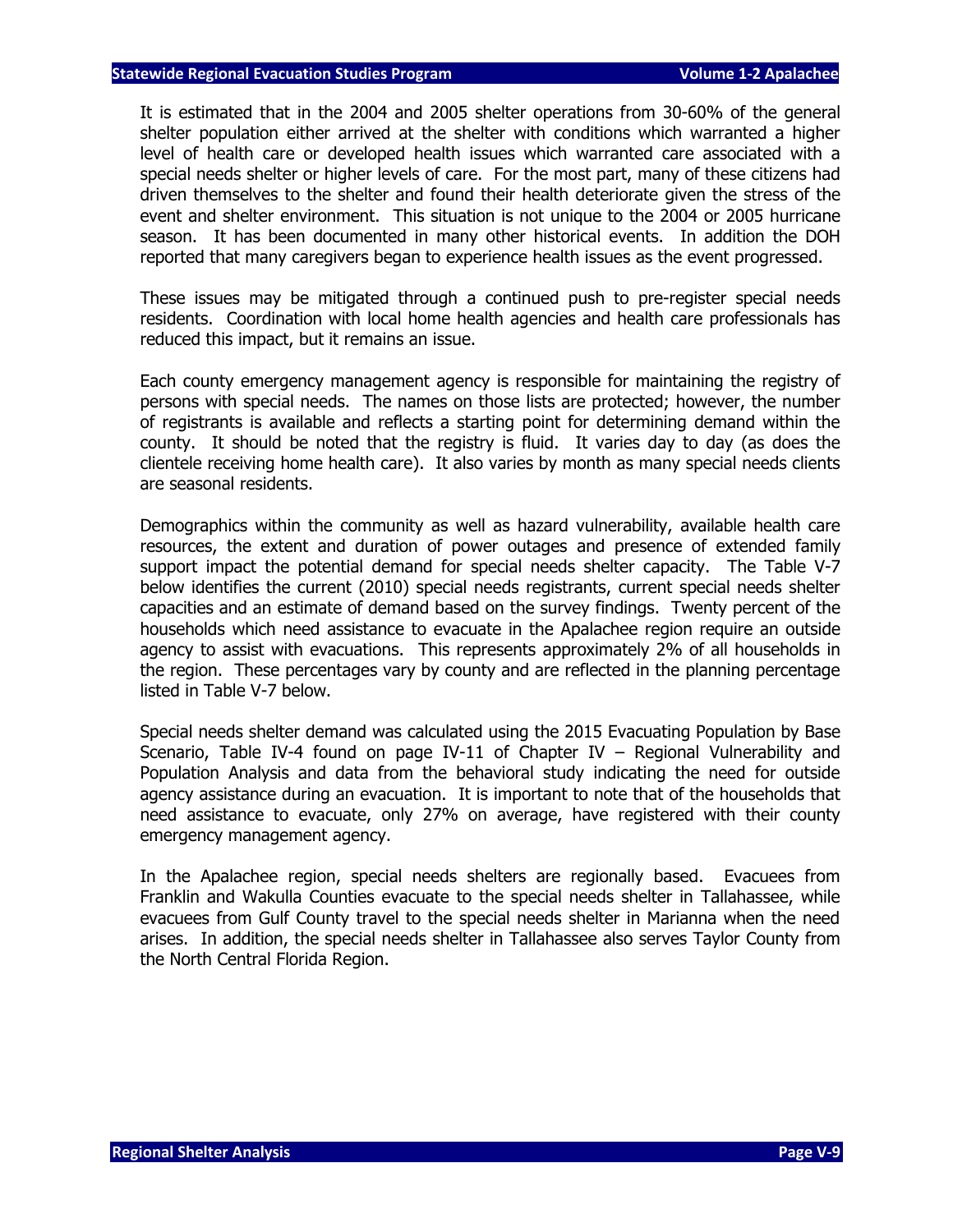|                  |                                                    |                                  |                                              | (2015 Base Scenarios)                                                                                        |                      |                      |                      |                       |  |  |
|------------------|----------------------------------------------------|----------------------------------|----------------------------------------------|--------------------------------------------------------------------------------------------------------------|----------------------|----------------------|----------------------|-----------------------|--|--|
| <b>County</b>    | <b>Number of</b><br><b>Special</b><br><b>Needs</b> | <b>Planning</b><br>$\frac{9}{0}$ | <b>Existing</b><br><b>Capacity</b><br>(2015) | <b>SPECIAL NEEDS SHELTER DEMAND</b><br><b>(Based on Evacuating Population</b><br><b>2015 Base Scenarios)</b> |                      |                      |                      |                       |  |  |
|                  | <b>Registrants</b><br>(Medical)                    |                                  |                                              | <b>Scenario</b>                                                                                              | <b>Scenario</b><br>2 | <b>Scenario</b><br>3 | <b>Scenario</b><br>4 | <b>Scenario</b><br>5. |  |  |
| Calhoun          |                                                    | 1.3%                             | 0                                            | 63                                                                                                           | 69                   | 80                   | 85                   | 91                    |  |  |
| <b>Franklin</b>  |                                                    | 2.0%                             | 0                                            | 163                                                                                                          | 213                  | 214                  | 214                  | 214                   |  |  |
| Gadsden          |                                                    | 2.7%                             | 250                                          | 462                                                                                                          | 505                  | 547                  | 590                  | 632                   |  |  |
| Gulf             | 12                                                 | 1.8%                             | 0                                            | 125                                                                                                          | 168                  | 201                  | 207                  | 208                   |  |  |
| Jackson          | 539                                                | .7%                              | 33                                           | 89                                                                                                           | 100                  | 121                  | 132                  | 143                   |  |  |
| <b>Jefferson</b> |                                                    | 3.5%                             | 0                                            | 211                                                                                                          | 227                  | 244                  | 266                  | 278                   |  |  |
| Leon             | 550                                                | 2.0%                             | 705                                          | 728                                                                                                          | 977                  | 1,510                | 1,795                | 2,038                 |  |  |
| Liberty          | 25                                                 | 6.0%                             | 0                                            | 214                                                                                                          | 227                  | 249                  | 262                  | 275                   |  |  |
| Wakulla          | 94                                                 | 2.0%                             | 0                                            | 370                                                                                                          | 406                  | 516                  | 520                  | 523                   |  |  |
| Region           |                                                    |                                  | 988                                          | 2,425                                                                                                        | 2,892                | 3,682                | 4,071                | 4,402                 |  |  |

### **Table V-6 Special Needs Shelter Demand<sup>7</sup>**

Most counties are transitioning toward the new requirements for special needs shelters including the space requirement of 60 sq. ft. per person and the emergency power supported air-conditioning. As indicated, additional space must be provided for caregivers, family members, pets, medical equipment and supplies. Relocation of special needs clients over long distances is dangerous as well as taxing on local resources; therefore, if there is not sufficient capacity within a county, a regional solution must be sought.

#### **6. Public Private Partnerships**

It was hoped that legislation in 2006 would bring more support to the local efforts to meet the challenges of addressing special needs in the community. Home health care agencies which provide care to special needs populations throughout the region have been tasked to provide continuity of care during disasters. This has been interpreted as the time contracted prior to the event, i.e.,  $2 - 4$  hours a week. It is hoped that this requirement will

- (1) provide earlier registration/ evaluation of special needs populations;
- (2) provide additional support for Departments of Health staff in the special needs shelters and
- (3) provide an overall benefit through private-public partnerships to ensure no one is "left behind."

The legislation also recommended the identification of pediatric and other special units, provided funding for retrofit and generators at designated special needs shelters, where required, and brought together a host of state, local and private sector agencies to address the needs of their clients in a disaster situation.

<sup>&</sup>lt;sup>7</sup> For Planning Purposes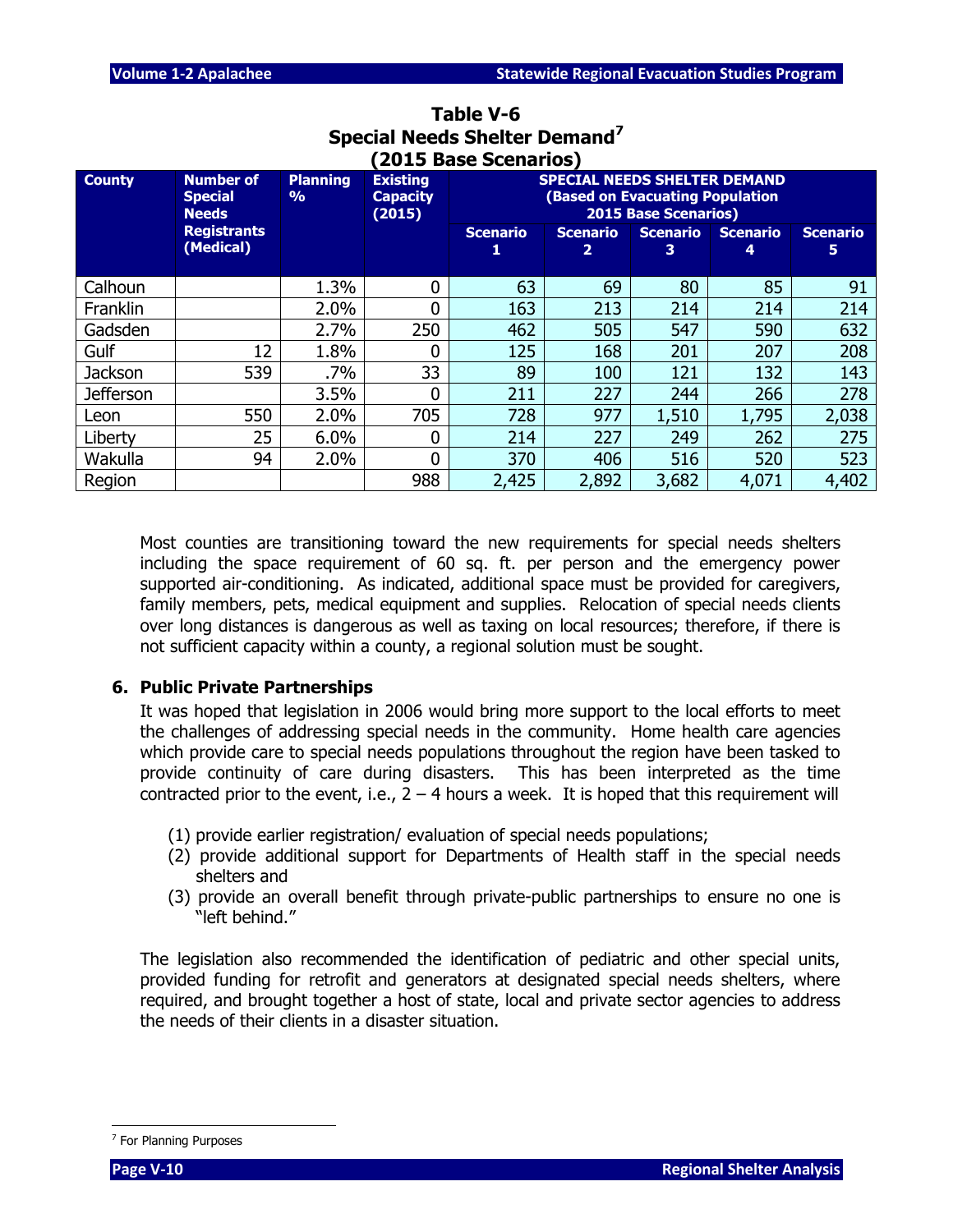#### **F. Pets and Evacuees**

#### **1. Pet Issues are People Issues**

- Fifty-eight percent of U.S. households own animals.
- The media often reports the needs of animals, both domestic and wild, affected by disasters. Following Katrina thousands of pets were rescued although many did not survive.
- Some people are more concerned for their animals in disasters than they are for themselves. This may impair their ability to make sensible decisions about their own safety and that of rescue workers. Examples include evacuation failures and re-entry attempts, and unsafe rescue attempts.
- Following Hurricane Katrina some abandoned pets, hungry, disoriented and frightened became dangerous to rescue workers and returning residents. Packs of dogs – once beloved pets – had to be destroyed

In 2006, the Florida Legislature sought to address this serious concern. Chapter 252.3568, F.S. addressed the emergency sheltering of persons with pets. In accordance with s. 252.35, the Division shall address strategies for the evacuation of persons with pets in the shelter component of the state comprehensive emergency management plan and shall include the requirement for similar strategies in its standards and requirements for local comprehensive emergency management plans. The Department of Agriculture and Consumer Services shall assist the Division in determining strategies regarding this activity. Therefore, the Division of Emergency Management has put forward the following policies:

- Establish Policy Guidelines
- Develop Standard Operating Guides, Procedures and Best Practices
- Conduct Training & Implementation

#### **2. Policy Guidance to Residents**

- Residents must include pets in family disaster plans.
- Take your pets with you when ordered to evacuate.
	- $\circ$  The best plan is to evacuate with your pets to friends and/or family.
	- $\circ$  Identify and promote pet friendly policies of hotels and motels during emergencies.
	- o Shelters are life boats for both you and/or your pets.
- Evacuation support should include people with pets
	- o Evacuation Routes
	- o Buses
	- o Special Needs
- Sheltering: no one with pets should be turned away from a shelter
	- o Options
	- o Co-located Pet Friendly Shelters
	- o Centralized Pet Shelters
	- o Boarding facilities and animal shelters, volunteer groups
- Shelters: Service animals should never be turned away or separated from their owner.

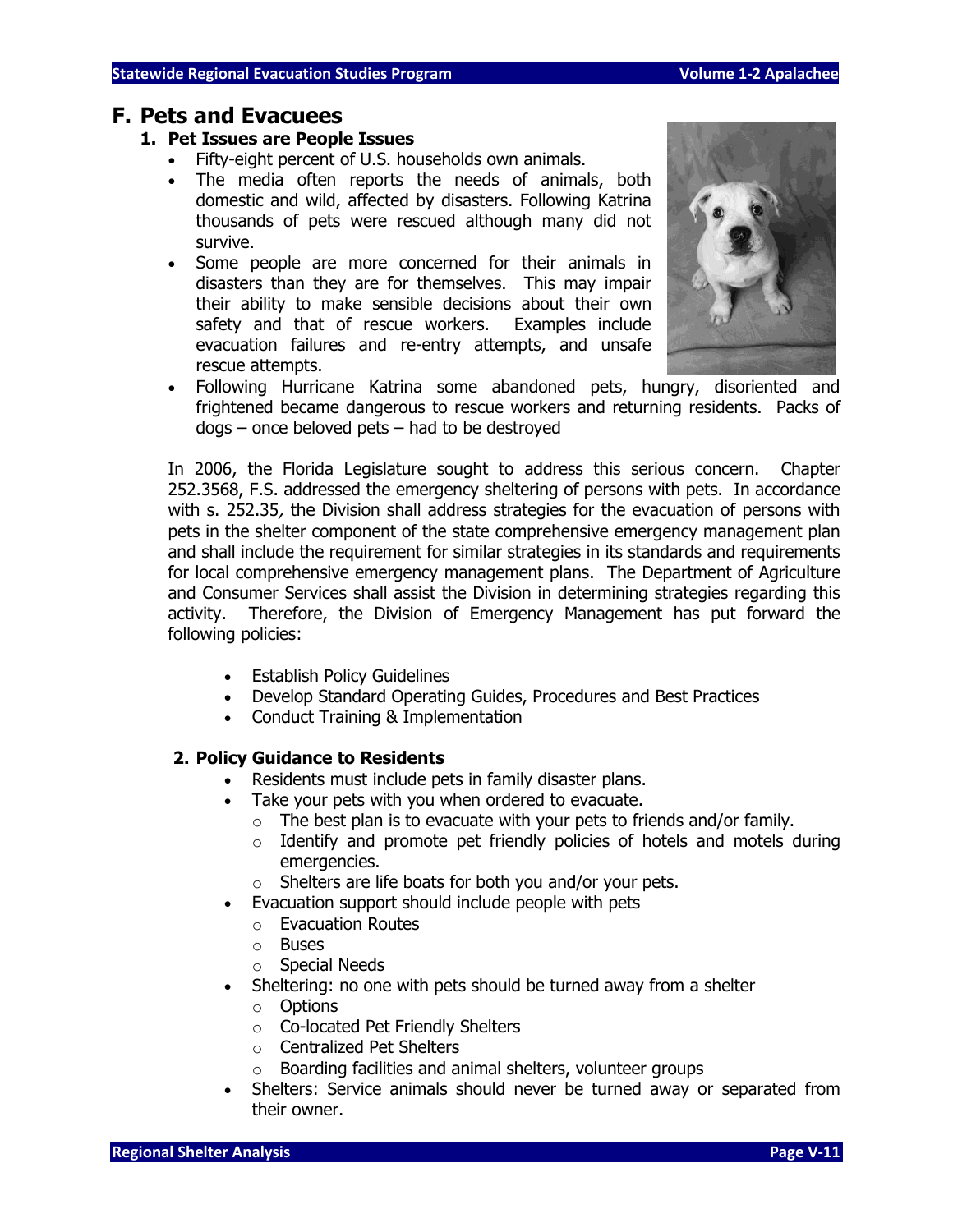- Animal rescue teams should be integrated in ESF 9 Search and Rescue (SAR)
- Animal SAR teams should be typed and credentialed for the level of service of which they are capable.

### **G. Shelter Inventories**

The coastline of the Apalachee region is at great risk from storm surge. There are no ARC 4496 compliant shelters in Franklin County and only five total in Gulf, Jefferson and Wakulla Counties. Therefore, evacuating communities are sheltered mostly in Leon or Jackson Counties. Shelter demand in the Apalachee region should be generated regionally rather than by county.

It should be noted that the shelters listed are dynamic and their capacities are estimates. Shelter inventories change annually as facilities are added or drop out for retrofit, construction or repairs. They are constantly being evaluated to ensure that the safest facilities are used. The capacities are based on useable space and an estimated 20 square foot per person.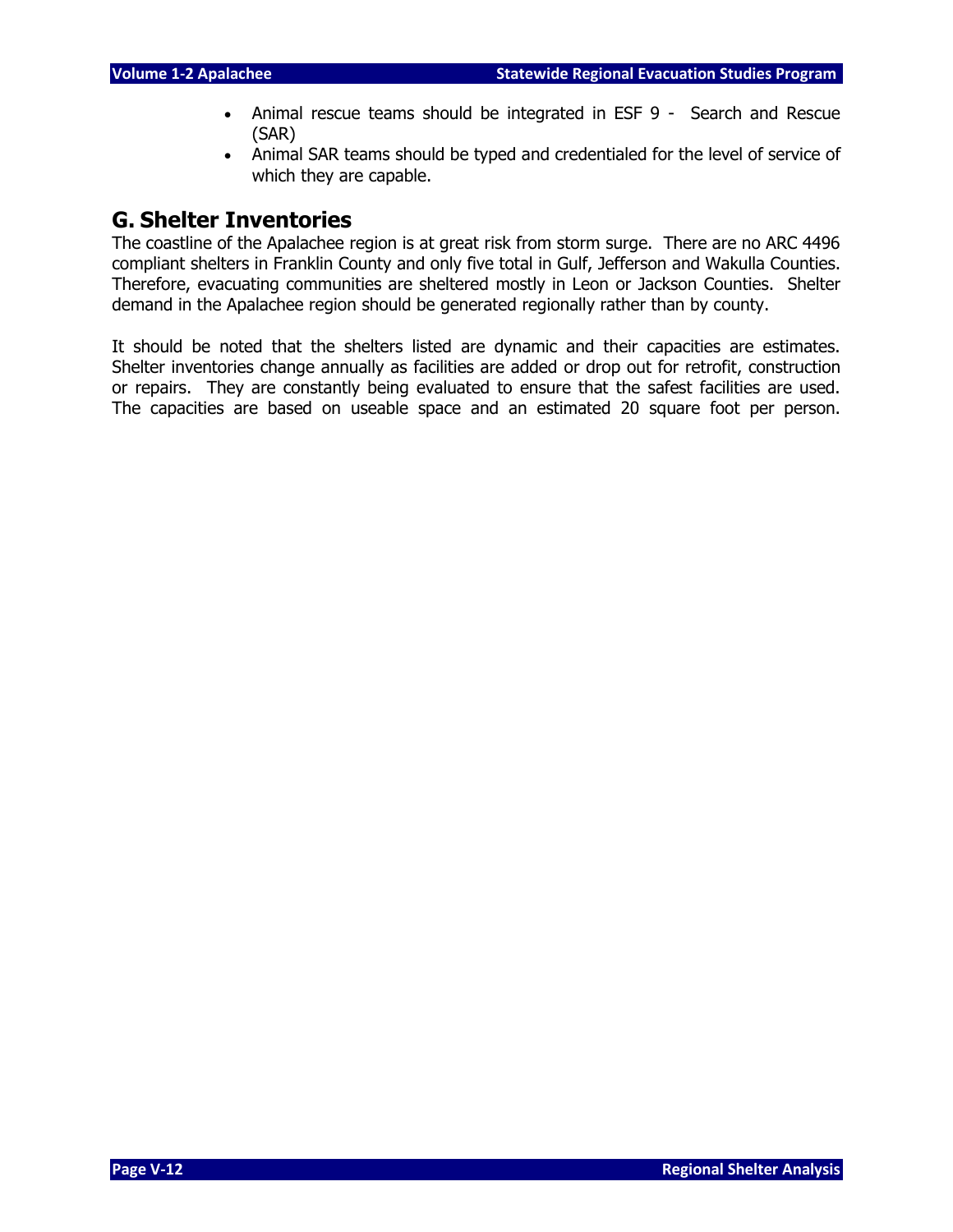|                                           |                                           |                         | <b>RISK</b>                      | <b>Sp Needs</b>         | Pet             | <b>Agency</b>  |                                   |              | <b>Vulnerability</b> |              |
|-------------------------------------------|-------------------------------------------|-------------------------|----------------------------------|-------------------------|-----------------|----------------|-----------------------------------|--------------|----------------------|--------------|
| <b>NAME</b>                               | <b>ADDRESS</b>                            | <b>CITY/COUNTY</b>      | CAP <sub>®</sub><br>20 sq $ft^8$ | <b>Cap @60</b><br>sq ft | <b>Friendly</b> | <b>Support</b> | <b>Function</b>                   | <b>Surge</b> | <b>Evac</b><br>Zone  | <b>Flood</b> |
| <b>BLOUNTSTOWN HIGH</b>                   | 18597 NE STATE<br>ROAD <sub>69</sub>      | BLOUNTSTOWN/CALHOUN     | 121                              |                         | <b>NO</b>       | <b>ARC</b>     | <b>SCHOOL</b>                     |              |                      |              |
| <b>EAST GADSDEN HIGH</b>                  | 27001 BLUE STAR<br><b>HIGHWAY</b>         | <b>HAVANA/GADSDEN</b>   | 3,092                            | 250                     | <b>NO</b>       | <b>ARC</b>     | <b>SCHOOL</b>                     |              |                      |              |
| <b>HAVANA MIDDLE</b>                      | 1210 KEMP ROAD                            | HAVANA/GADSDEN          | 967                              |                         | <b>NO</b>       | <b>ARC</b>     | <b>SCHOOL</b>                     |              |                      |              |
| HONEYVILLE COMMUNITY<br><b>CENTER</b>     | 240 HONEYVILLE<br><b>PARK DRIVE</b>       | WEWAHITCHKA/GULF        | 232                              |                         | <b>NO</b>       | <b>ARC</b>     | <b>COMMUNITY</b><br><b>CENTER</b> |              |                      |              |
| <b>WEWAHITCHKA MIDDLE</b>                 | 602 EAST RIVER RD                         | WEWAHITCHKA/GULF        | 228                              |                         | <b>NO</b>       | <b>ARC</b>     | <b>SCHOOL</b>                     |              |                      |              |
| CHIPOLA JUNIOR COLLEGE                    | 3094 INDIAN<br><b>CIRCLE</b>              | MARIANNA/JACKSON        | 499                              |                         | <b>NO</b>       | <b>ARC</b>     | <b>SCHOOL</b>                     |              |                      |              |
| <b>MARIANNA HIGH</b>                      | 3546 CAVERNS<br><b>ROAD</b>               | <b>MARIANNA/JACKSON</b> | 3,332                            | 33                      | <b>NO</b>       | <b>ARC</b>     | <b>SCHOOL</b>                     |              |                      |              |
| <b>JEFFERSON COUNTY HIGH</b>              | 50 DAVID ROAD                             | MONTICELLO/JEFFERSON    | 809                              |                         | <b>NO</b>       | <b>ARC</b>     | <b>SCHOOL</b>                     |              |                      |              |
| <b>BUCKLAKE ELEMENTARY</b>                | 1600 PEDRICK<br><b>ROAD</b>               | <b>TALLAHASSEE/LEON</b> | 1,466                            |                         | <b>NO</b>       | <b>ARC</b>     | <b>SCHOOL</b>                     |              |                      |              |
| <b>CANOPY OAKS</b><br><b>ELEMENTARY</b>   | 3250 POINT VIEW<br><b>DRIVE</b>           | <b>TALLAHASSEE/LEON</b> | 2,099                            |                         | <b>NO</b>       | <b>ARC</b>     | <b>SCHOOL</b>                     |              |                      |              |
| <b>CHAIRES ELEMENTARY</b>                 | 4774 CHAIRES<br><b>CROSSROADS</b>         | <b>TALLAHASSEE/LEON</b> | 1,233                            |                         | <b>NO</b>       | <b>ARC</b>     | <b>SCHOOL</b>                     |              |                      |              |
| <b>DEELRLAKE MIDDLE</b>                   | 9902 DEERLAKE<br><b>DRIVE WEST</b>        | <b>TALLAHASSEE/LEON</b> | 1,651                            |                         | <b>NO</b>       | <b>ARC</b>     | <b>SCHOOL</b>                     |              |                      |              |
| <b>DESOTO TRAILS</b><br><b>ELEMENTARY</b> | 5200 TREDINGTON<br><b>PARK</b>            | <b>TALLAHASSEE/LEON</b> | 1,512                            |                         | <b>NO</b>       | <b>ARC</b>     | <b>SCHOOL</b>                     |              |                      |              |
| <b>FAMU ENGINEERING</b>                   | BLDG 77                                   | <b>TALLAHASSEE/LEON</b> | 517                              |                         | <b>NO</b>       | <b>ARC</b>     | <b>SCHOOL</b>                     |              |                      |              |
| <b>FLORIDA HIGH</b>                       | 3000<br><b>SCHOOLHOUSE</b><br><b>ROAD</b> | <b>TALLAHASSEE/LEON</b> | 1,463                            | 705                     | <b>NO</b>       | <b>ARC</b>     | <b>SCHOOL</b>                     |              |                      |              |

**Table V-7 Apalachee Region Shelter Inventory and Surge Analysis**

Orange-shaded = Special Needs Shelter

ARC = American Red Cross

**Regional Shelter Analysis Page V-13** 

j.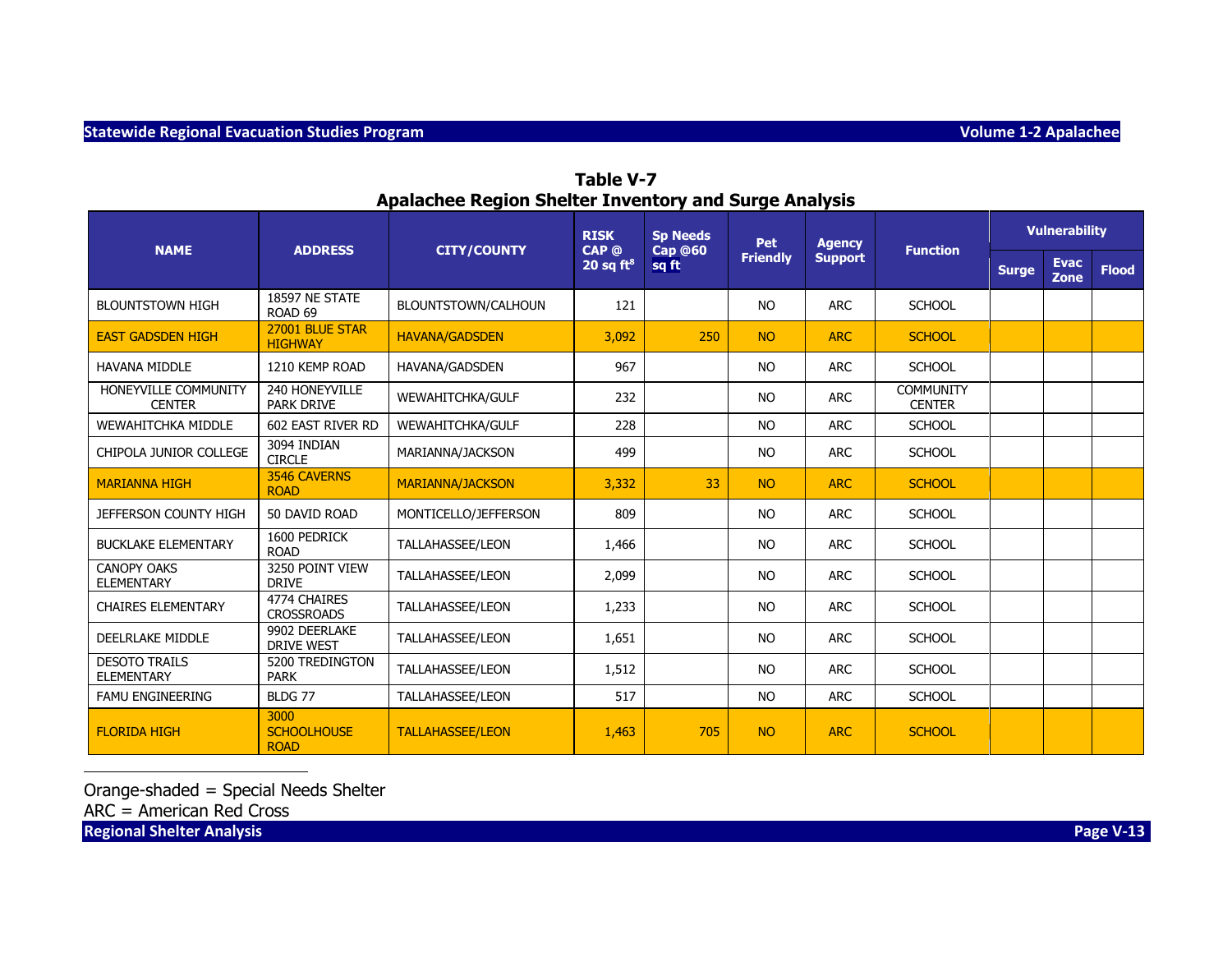#### **Volume 1-2 Apalachee Statewide Regional Evacuation Studies Program and Statewide Regional Evacuation Studies Program**

|                                         |                                           |                         | <b>RISK</b>           | <b>Sp Needs</b>         | <b>Pet</b>      | <b>Agency</b>  |                 | <b>Vulnerability</b> |                     |              |
|-----------------------------------------|-------------------------------------------|-------------------------|-----------------------|-------------------------|-----------------|----------------|-----------------|----------------------|---------------------|--------------|
| <b>NAME</b>                             | <b>ADDRESS</b>                            | <b>CITY/COUNTY</b>      | CAP @<br>20 sq $ft^8$ | <b>Cap @60</b><br>sq ft | <b>Friendly</b> | <b>Support</b> | <b>Function</b> | <b>Surge</b>         | <b>Evac</b><br>Zone | <b>Flood</b> |
| <b>FORT BRADEN</b><br><b>ELEMENTARY</b> | 15100<br><b>BLOUNTSTOWN</b><br><b>HWY</b> | <b>TALLAHASSEE/LEON</b> | 1,681                 |                         | <b>NO</b>       | <b>ARC</b>     | <b>SCHOOL</b>   |                      |                     |              |
| HARTSFIELD ELEMENTARY                   | 1414 CHOWKEEBIN<br><b>NENE</b>            | TALLAHASSEE/LEON        | 428                   |                         | <b>NO</b>       | <b>ARC</b>     | <b>SCHOOL</b>   |                      |                     |              |
| <b>HAWKS RISE ELEMENTARY</b>            | 205 MEADOW<br><b>RIDGE DRIVE</b>          | TALLAHASSEE/LEON        | 1,736                 |                         | <b>NO</b>       | <b>ARC</b>     | <b>SCHOOL</b>   |                      |                     |              |
| LAWTON CHILES HIGH                      | 7200 LAWTON<br><b>CHILES LANE</b>         | <b>TALLAHASSEE/LEON</b> | 3,920                 |                         | <b>NO</b>       | <b>ARC</b>     | <b>SCHOOL</b>   |                      |                     |              |
| MONTFORD MIDDLE                         | 5789 PIMLICO                              | TALLAHASSEE/LEON        | 385                   |                         | <b>NO</b>       | <b>ARC</b>     | <b>SCHOOL</b>   |                      |                     |              |
| OAK RIDGE ELEMENTARY                    | 4350 SHELFER<br><b>ROAD</b>               | <b>TALLAHASSEE/LEON</b> | 513                   |                         | <b>NO</b>       | <b>ARC</b>     | <b>SCHOOL</b>   |                      |                     |              |
| ROBERTS ELEMENTARY                      | 5777 CENTERVILLE<br><b>ROAD</b>           | TALLAHASSEE/LEON        | 1,715                 |                         | <b>NO</b>       | <b>ARC</b>     | <b>SCHOOL</b>   |                      |                     |              |
| <b>SPRINGWOOD</b><br>ELEMENTARY         | 3801 FRED GEORGE<br><b>ROAD</b>           | <b>TALLAHASSEE/LEON</b> | 1,271                 |                         | <b>NO</b>       | <b>ARC</b>     | <b>SCHOOL</b>   |                      |                     |              |
| <b>WR TOLAR K-8</b>                     | 205 MEADOW<br><b>RIDGE DR</b>             | <b>BRISTOL/LIBERTY</b>  | 1,151                 |                         | <b>NO</b>       | <b>ARC</b>     | <b>SCHOOL</b>   |                      |                     |              |
| <b>CRAWFORDVILLE</b><br>ELEMENTARY      | 379 ARRAN ROAD                            | CRAWFORDVILLE/WAKULLA   | 400                   |                         | <b>NO</b>       | <b>ARC</b>     | <b>SCHOOL</b>   |                      |                     | $\checkmark$ |
| RIVERSINK ELEMENTARY                    | 530 LONNIE RAKER<br><b>LANE</b>           | CRAWFORDVILLE/WAKULLA   | 400                   |                         | <b>NO</b>       | <b>ARC</b>     | <b>SCHOOL</b>   |                      | ✓                   |              |
| <b>TOTAL</b>                            |                                           |                         | 32,821                | 988                     |                 |                |                 |                      |                     |              |

Orange-shaded = Special Needs Shelter

ARC = American Red Cross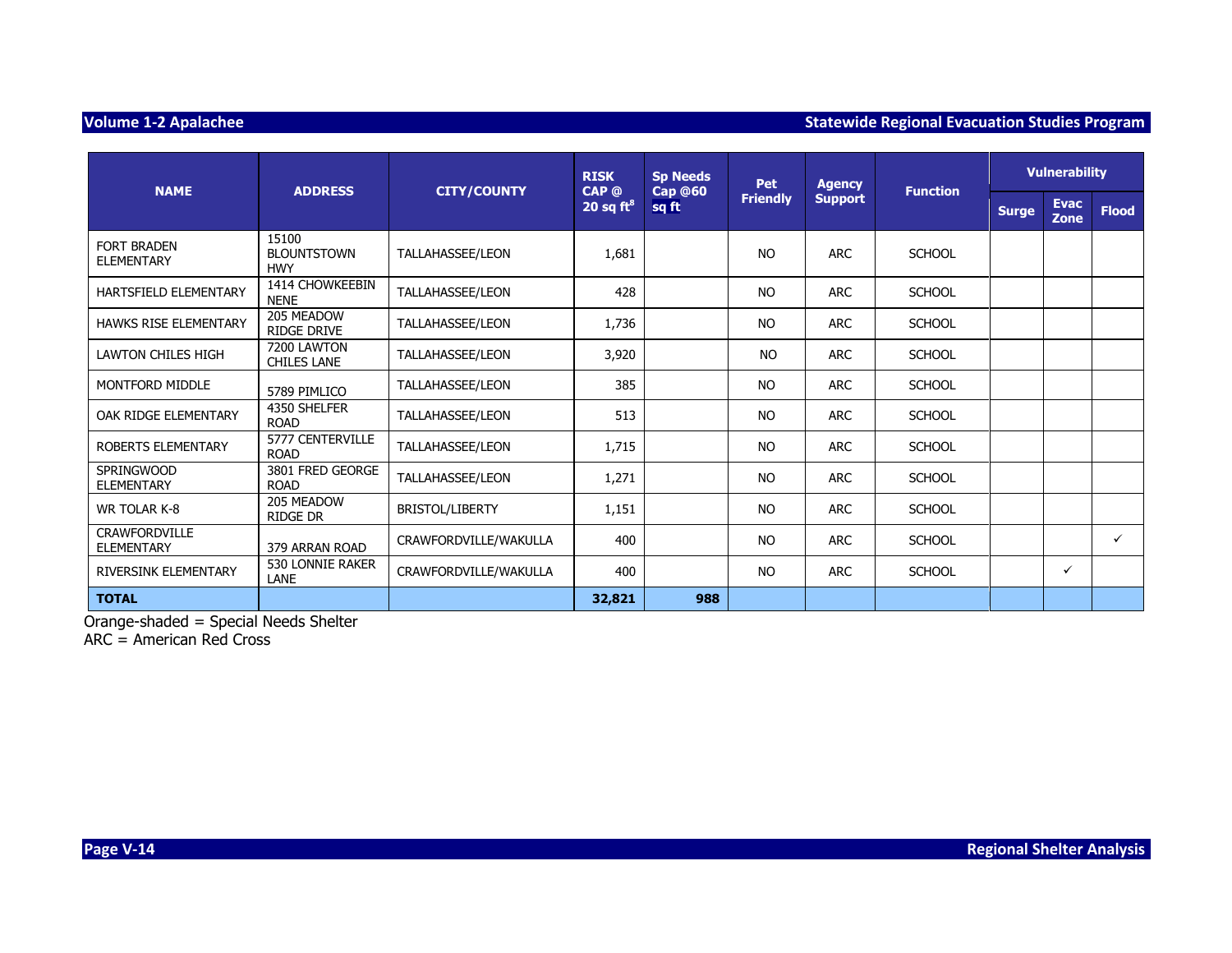#### **H. Public Shelter Demand**

The general response model, post-hurricane behavioral surveys of residents in the Apalachee region and past experience was used to determine public shelter demand. The number of evacuees who choose public shelter as their evacuation destination is based on demographic characteristics of the population including income and age, risk area and housing (mobile home versus site built homes). The planning assumptions regarding anticipated shelter use were presented in the Regional Behavioral Analysis (See Chapter III, Appendices), and were applied to the projected Hurricane Evacuation Population estimates for both the Base Planning Scenarios as well as the Operational Scenarios.

As discussed in Chapter IV, the Base Planning Scenarios assume 100% compliance of the vulnerable populations (surge-vulnerable and mobile home residents) plus the "shadow evacuation". The Operational Scenarios use the participation rates from the behavioral analysis to determine the evacuation rates.

|                        | <b>Capacity</b> | <b>Scenario 1</b> | <b>Scenario 2</b> | <b>Scenario 3</b> | <b>Scenario 4</b> | <b>Scenario 5</b> |
|------------------------|-----------------|-------------------|-------------------|-------------------|-------------------|-------------------|
| 2015                   |                 |                   |                   |                   |                   |                   |
| Calhoun County         | 121             | 797               | 860               | 984               | 1,047             | 1,110             |
| Franklin County        | 0               | 394               | 531               | 533               | 533               | 533               |
| Gadsden County         | 4,059           | 2,535             | 2,877             | 3,219             | 3,561             | 3,904             |
| <b>Gulf County</b>     | 460             | 455               | 592               | 703               | 733               | 740               |
| Jackson County         | 3,381           | 781               | 1,005             | 1,452             | 1,678             | 1,900             |
| Jefferson County       | 809             | 747               | 792               | 844               | 901               | 942               |
| Leon County            | 21,077          | 2,777             | 3,417             | 4,688             | 5,395             | 6,025             |
| <b>Liberty County</b>  | 1,151           | 570               | 603               | 673               | 707               | 742               |
| Wakulla County         | 800             | 1,034             | 1,140             | 1,349             | 1,358             | 1,367             |
| Total                  | 31,858          | 10,090            | 11,816            | 14,445            | 15,912            | 17,262            |
|                        |                 |                   |                   |                   |                   |                   |
|                        | <b>Capacity</b> | <b>Scenario 6</b> | <b>Scenario 7</b> | <b>Scenario 8</b> | <b>Scenario 9</b> | Scenario 10       |
| 2020                   |                 |                   |                   |                   |                   |                   |
| Calhoun County         | 121             | 831               | 895               | 1,025             | 1,090             | 1,154             |
| <b>Franklin County</b> | $\mathbf{0}$    | 394               | 531               | 533               | 533               | 533               |
| <b>Gadsden County</b>  | 4,059           | 2,584             | 2,932             | 3,282             | 3,630             | 3,978             |
| <b>Gulf County</b>     | 460             | 459               | 598               | 709               | 738               | 746               |
| Jackson County         | 3,381           | 783               | 1,008             | 1,458             | 1,684             | 1,909             |
| Jefferson County       | 809             | 775               | 821               | 873               | 934               | 975               |
| Leon County            | 21,077          | 2,908             | 3,578             | 4,910             | 5,648             | 6,307             |
| Liberty County         | 1,151           | 605               | 642               | 714               | 751               | 788               |
| Wakulla County         | 800             | 1,123             | 1,236             | 1,465             | 1,474             | 1,484             |

**Table V-8 Public Shelter Demand by Base Scenario**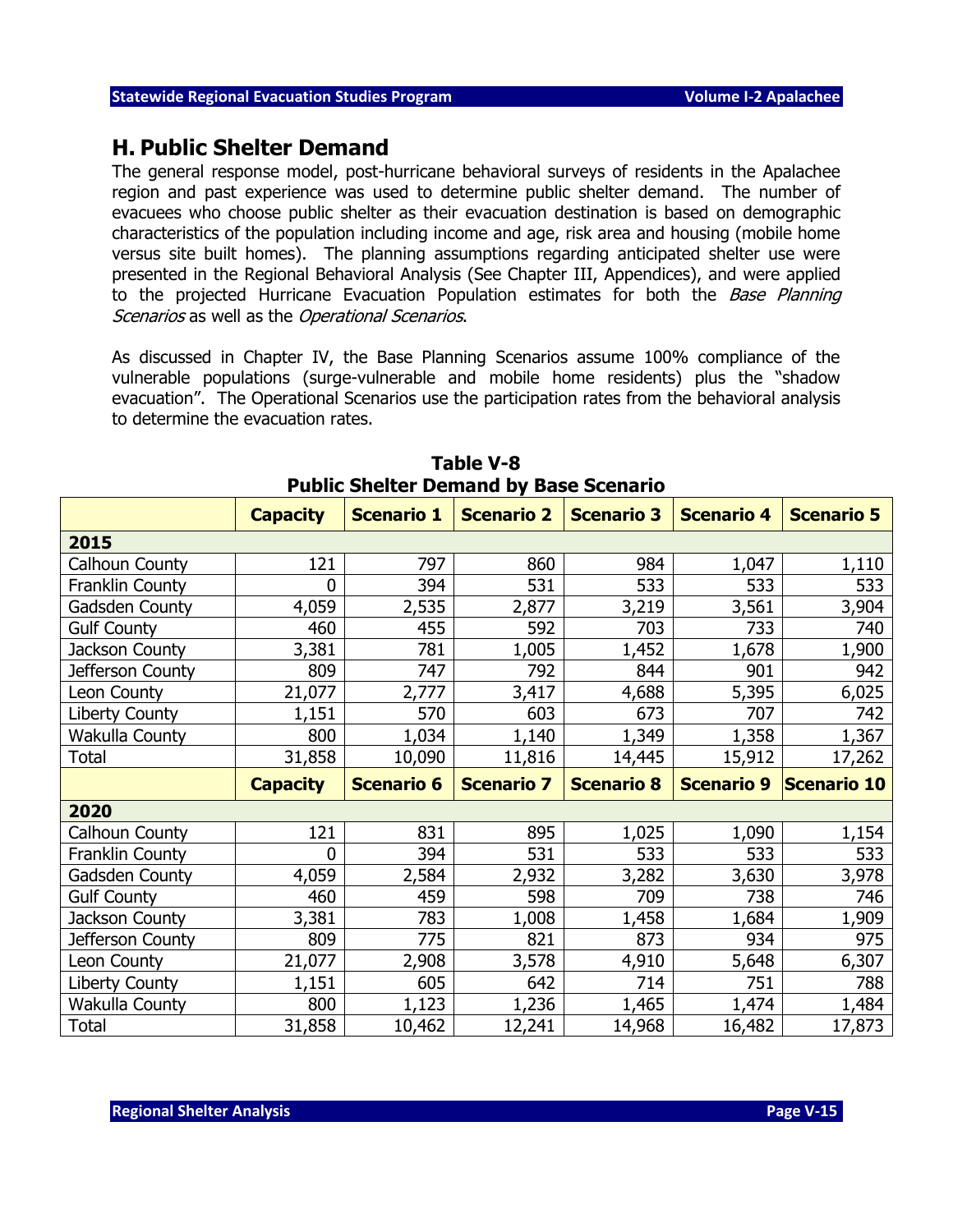|                       | Public Stielter Demand by Operational Scenario |                   |                   |                   |                   |                   |
|-----------------------|------------------------------------------------|-------------------|-------------------|-------------------|-------------------|-------------------|
|                       | <b>Capacity</b>                                | <b>Scenario 1</b> | <b>Scenario 2</b> | <b>Scenario 3</b> | <b>Scenario 4</b> | <b>Scenario 5</b> |
| 2015                  |                                                |                   |                   |                   |                   |                   |
| Calhoun County        | 121                                            | 429               | 529               | 864               | 999               | 999               |
| Franklin County       | 0                                              | 278               | 326               | 394               | 438               | 492               |
| Gadsden County        | 4,059                                          | 0                 | 2,046             | 3,191             | 3,626             | 3,626             |
| <b>Gulf County</b>    | 460                                            | 311               | 363               | 555               | 609               | 675               |
| Jackson County        | 3,381                                          | 0                 | 755               | 1,288             | 1,819             | 1,819             |
| Jefferson County      | 809                                            | 546               | 625               | 786               | 899               | 899               |
| Leon County           | 21,077                                         | 1,709             | 4,048             | 4,932             | 5,700             | 5,700             |
| Liberty County        | 1,151                                          | 302               | 364               | 599               | 662               | 662               |
| Wakulla County        | 800                                            | 690               | 755               | 968               | 1,177             | 1,277             |
| Total                 | 31,858                                         | 4,265             | 9,811             | 13,577            | 15,929            | 16,149            |
|                       |                                                |                   |                   |                   |                   |                   |
|                       | <b>Capacity</b>                                | <b>Scenario 6</b> | <b>Scenario 7</b> | <b>Scenario 8</b> | <b>Scenario 9</b> | Scenario 10       |
| 2020                  |                                                |                   |                   |                   |                   |                   |
| Calhoun County        | 121                                            | 448               | 551               | 899               | 1,040             | 1,040             |
| Franklin County       | 0                                              | 278               | 326               | 394               | 438               | 492               |
| Gadsden County        | 4,059                                          | 0                 | 2,083             | 3,252             | 3,694             | 3,694             |
| <b>Gulf County</b>    | 460                                            | 313               | 364               | 559               | 614               | 681               |
| Jackson County        | 3,381                                          | $\overline{0}$    | 757               | 1,291             | 1,826             | 1,826             |
| Jefferson County      | 809                                            | 564               | 646               | 814               | 931               | 931               |
| Leon County           | 21,077                                         | 1,791             | 4,238             | 5,165             | 5,966             | 5,966             |
| Liberty County        | 1,151                                          | 322               | 385               | 638               | 703               | 703               |
| <b>Wakulla County</b> | 800                                            | 749               | 820               | 1,051             | 1,277             | 1,386             |

**Table V-9 Public Shelter Demand by Operational Scenario**

Using the behavioral assumptions based on the General Response Model has a significant impact on the potential shelter demand calculations. As noted in Chapter III, Regional Behavioral Analysis, the use of public shelters for residents in site built homes ranges from 5% - 10% depending on age and income. Traditionally, a public shelter use rate of between 10%- 25% was used for planning purposes. However, the trend for less reliance on public shelters has been recognized in past evacuations throughout the Gulf and Atlantic states.

It should be noted that Leon County serves as the regional hub for shelter space. So while individual counties may be deficient in shelter space, such as Franklin County, an agreement exists that Leon County will serve as a "host" sheltering county.

In terms of community resiliency, without the requirement of Enhanced Hurricane Protection Act standards, new schools may not be built to standards which would insure the schools would survive the impact of a major hurricane. In addition the need for more special needs shelters must also be addressed in both State and local plans.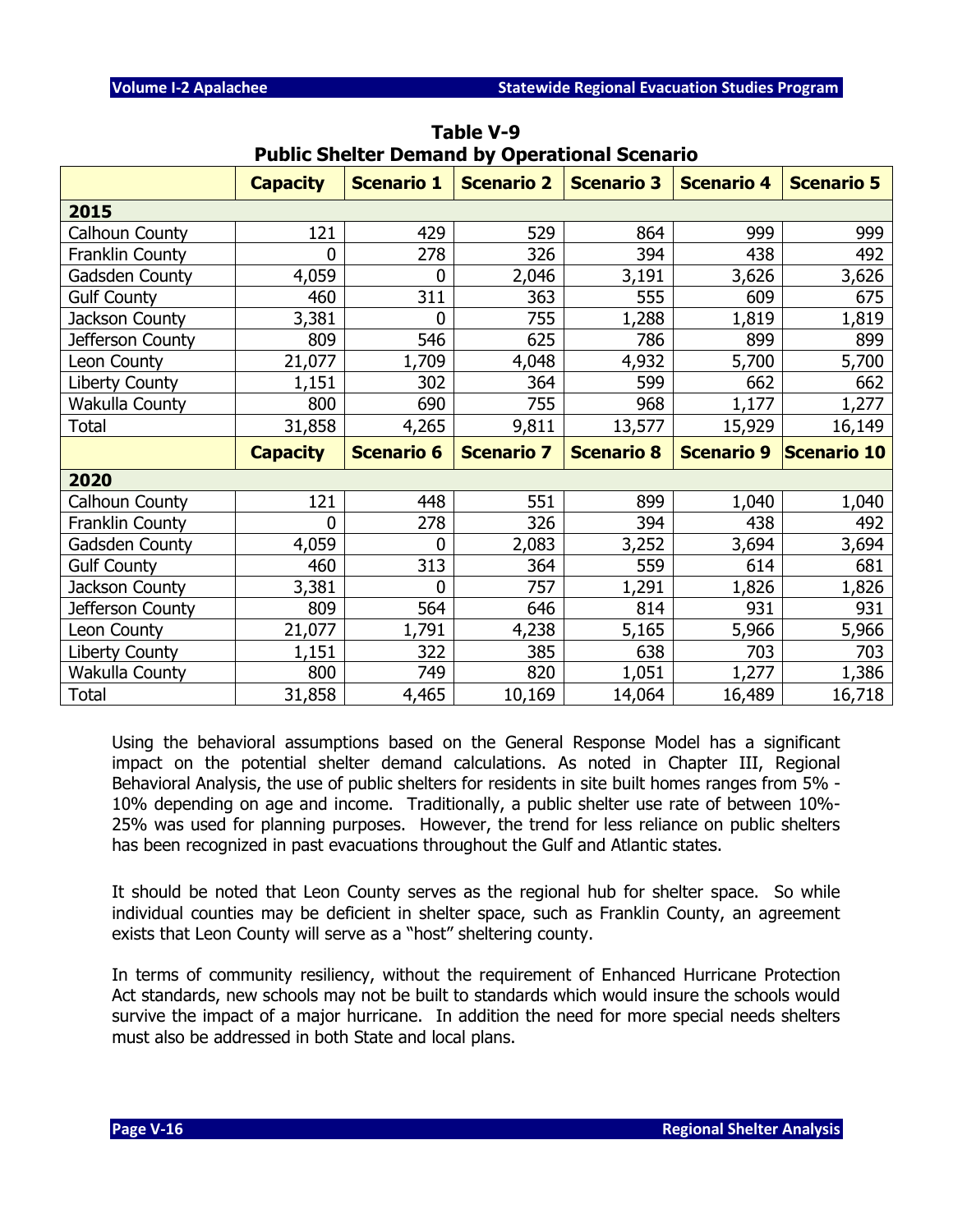Therefore, local emergency management may use different assumptions for both public and special needs shelters within the operational plans as reflected in the county comprehensive emergency management plans.

#### **I. Dealing with Shelter Shortfalls and Challenges**

Strategies have been implemented at the state and local level to address the shelter issues for the past ten years. Additional funding for shelter retrofit and generators for special needs shelters was allocated in 2006; however, the economic downturn has taxed federal, state and local resources.

- Public information, both before the emergency and during the evacuation, should stress that while evacuation out of the most vulnerable areas is critical, (1) residents should seek alternative types of refuge before and during the emergency if feasible; and (2) that persons on high ground offer their homes as refuge to friends/relatives in hurricane vulnerable areas.
- Impact fees for development within the Coastal High Hazard Area (CHHA) and the Hurricane Vulnerability Zone (Level C), Wildfire Urban Interface and the 100-year flood zone should be used to mitigate the impacts of further development in hurricane prone areas.
- Growth management strategies should minimize development which would increase allowable density or put people with special needs (critical facilities) in designated vulnerable areas.
- Both local governments and local school boards, in cooperation with local emergency management, should ensure that new schools are sited, designed and constructed to be disaster-resistant and appropriate for shelter use. In addition, windows in existing facilities should be protected/retrofitted to mitigate damage and provide more suitable public shelter. Funding to cover additional construction costs to the School Boards to upgrade to EHPA standards should be sought.
- Continue to encourage the State Legislature to fund the necessary retrofits (for both public and private facilities (particularly schools, hospitals and nursing homes) and mandate appropriate design/construction standards.
- Public outreach should stress that persons with pets prepare ahead for their pets and recognize the extremely limited capacity for pets at public shelters. Emergency management and local school boards need to continue to address this issue.
- Public outreach should stress that persons with special needs speak to their physician/ health care provider and register with county emergency management if they require additional assistance.